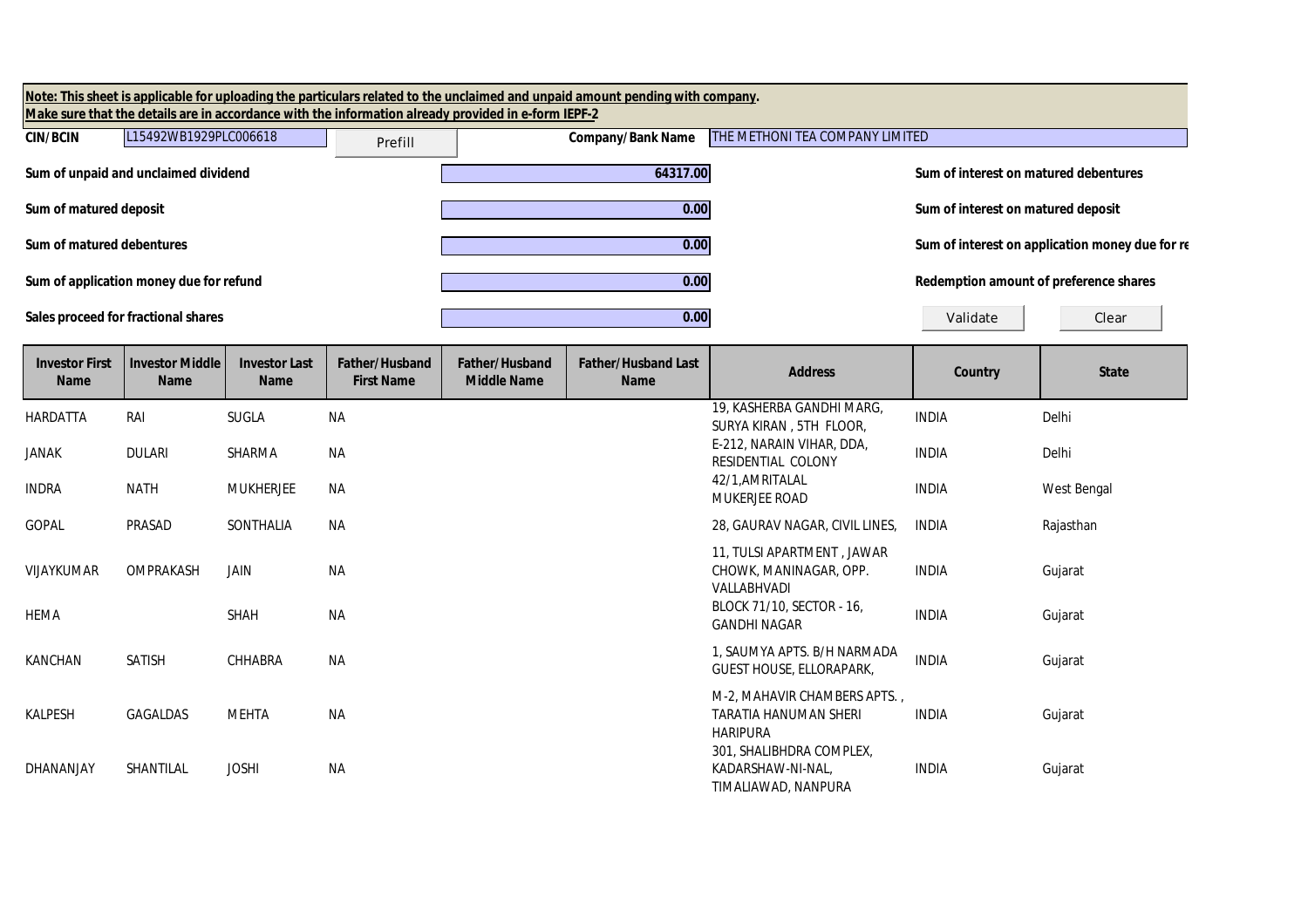| CHANDANGAURI N |                          | <b>SHAH</b>     | <b>NA</b> | 114, SURYAPURI FLATS<br>GHOODDOD ROAD, RAM CHOWK,<br>NAYAN-KUMAR                   | INDIA        | Gujarat      |
|----------------|--------------------------|-----------------|-----------|------------------------------------------------------------------------------------|--------------|--------------|
| R              | N                        | BANATWALA       | ΝA        | BEGUMPURA, AMLISHERI,                                                              | <b>INDIA</b> | Gujarat      |
| KAMINI         | MAHESHCHAND<br><b>RA</b> | <b>MEHTA</b>    | <b>NA</b> | 9/49, KOTSAFIL MAIN ROAD,<br>BARAMPURI BHAGAL, OPP. JUNA<br><b>BUS STAND</b>       | INDIA        | Gujarat      |
| KAMINIBEN      | MAHESHCHAND<br><b>RA</b> | <b>MEHTA</b>    | <b>NA</b> | 9/49, KOTSAFIL MAIN ROAD,<br>BARAMPURI BHAGAL, OPP. OLD<br><b>BUS STAND</b>        | <b>INDIA</b> | Gujarat      |
| P              | Н                        | ARMITSTEAD      | <b>NA</b> | 14, OLD COURT HOUSE STREET                                                         | <b>INDIA</b> | West Bengal  |
| KASHI          | PRASAD                   | SONTHALIA       | <b>NA</b> | G-17, SHREE LAXMI WOOLEN<br>MILLS ESTATE DR. E MOSES ROAD,                         | <b>INDIA</b> | Maharashtra  |
| JAYA           |                          | <b>RAJ</b>      | ΝA        | HOUSE NO. 251, No.1, ROAD KHAR INDIA                                               |              | Maharashtra  |
| <b>NERGIS</b>  | JALEJER                  | <b>BHATHENA</b> | ΝA        | PANDAY MANSION, MA PERVEZ<br>RD.                                                   | <b>INDIA</b> | Maharashtra  |
| SANJIV         |                          | <b>RATHI</b>    | <b>NA</b> | 43, ASHIRWAD TOWER, G.E. ROAD,<br><b>RAIPUR</b>                                    | <b>INDIA</b> | Chhattisgarh |
| CHENA          | <b>DEVI</b>              |                 | <b>NA</b> | 12/1 SRI G.D RESIDENCY 1ST<br>FLOOR, IIND CROSS SERVICE ROAD, INDIA<br>CONSERVANCY |              | Karnataka    |
| MOHUA          |                          | <b>ROY</b>      | <b>NA</b> | No. 1321, 12th CROSS, 1ST STAGE<br>18TH PHASE CHANDRA LAYOUT                       | <b>INDIA</b> | Karnataka    |
| irma           | <b>AUDREY</b>            | <b>HEAPE</b>    | ΝA        | 19, N.S. ROAD                                                                      | <b>INDIA</b> | West Bengal  |
| PRADIP         | <b>KUMAR</b>             | SULTANIA        | <b>NA</b> | 19, MUNSHI BAZAR<br>ROAD, (2nd Floor)                                              | <b>INDIA</b> | West Bengal  |
| <b>INDRA</b>   | <b>DEVI</b>              | <b>GOENKA</b>   | <b>NA</b> | 14-D, BALLY GUNGE<br><b>CIRCULAR ROAD</b>                                          | <b>INDIA</b> | West Bengal  |
| PASUPATI       |                          | <b>BOSE</b>     | ΝA        | 3/1, MANGOE LANE,                                                                  | <b>INDIA</b> | West Bengal  |
| ARPAN          | R                        | <b>DALAL</b>    | <b>NA</b> | 9/359, BALAJI<br><b>ROAD</b>                                                       | <b>INDIA</b> | Gujarat      |
| ROOPACHERRA    | <b>TEACOMPANY</b>        | LIMITED         | ΝA        | 3, NETAJI SUBHAS ROAD,                                                             | <b>INDIA</b> | West Bengal  |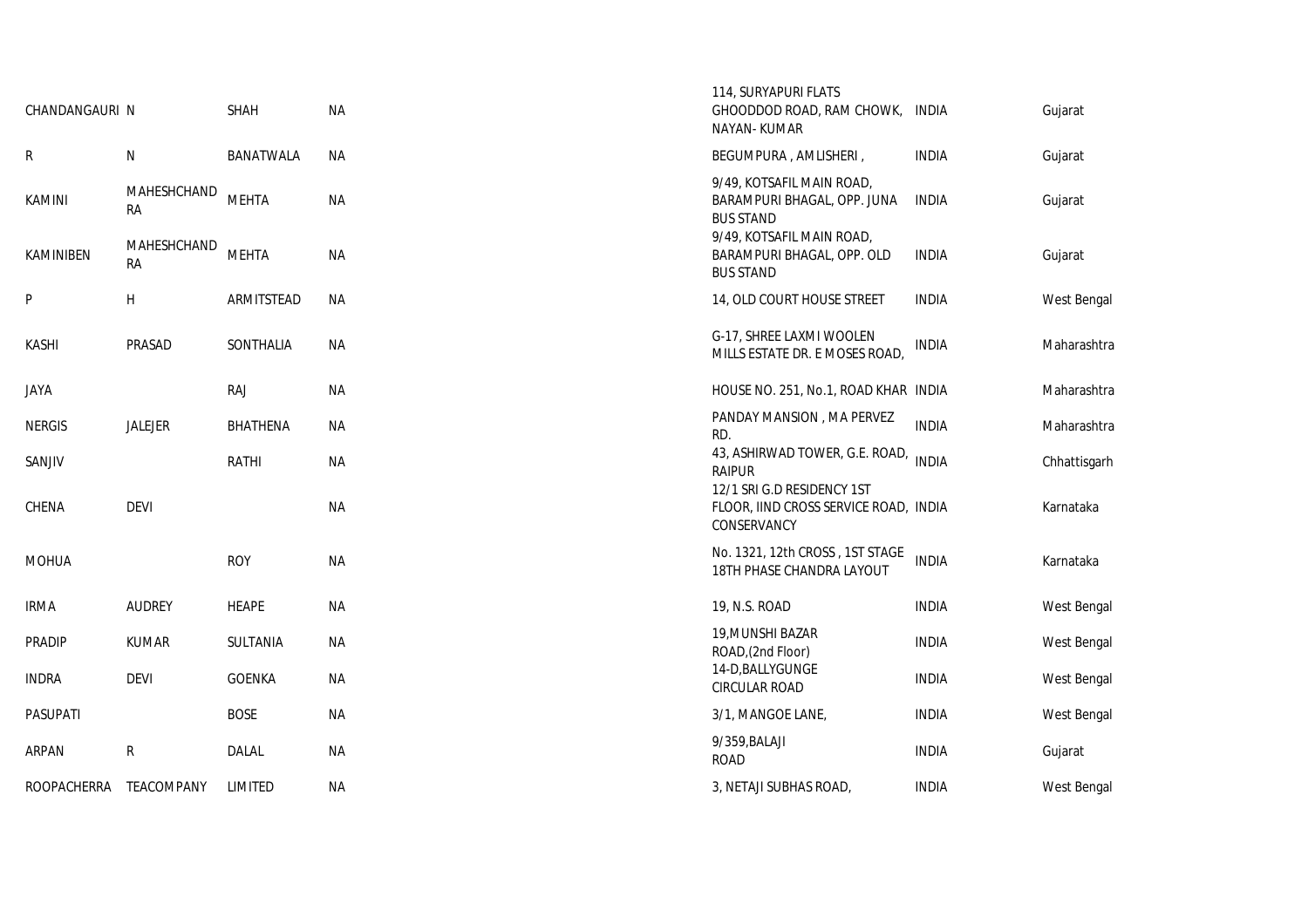| <b>HMP</b>       | <b>TEA</b>     | LIMITED        | <b>NA</b> | 4, FAIRLIE PLACE                                | <b>INDIA</b> | West Bengal        |
|------------------|----------------|----------------|-----------|-------------------------------------------------|--------------|--------------------|
| <b>SUBHASIS</b>  |                | <b>GHOSH</b>   | <b>NA</b> | 21, STRAND ROAD, C/O GLOSTER<br>JUTE MILLS LTD. | <b>INDIA</b> | West Bengal        |
| <b>KRISHNA</b>   | <b>KUAMR</b>   | <b>GOENKA</b>  | <b>NA</b> | 4, FAIRLIE PLACE, 6TH FLOOR,<br>ROOM NO-614     | <b>INDIA</b> | West Bengal        |
| RAJENDRA         | <b>SINGH</b>   | LODHA          | <b>NA</b> | 8, NATIONAL TOWER 13, LOUDON<br>STREET,         | <b>INDIA</b> | <b>West Bengal</b> |
| <b>MANGALJI</b>  | M              | <b>THACKER</b> | <b>NA</b> | 135, CANNING STREET,                            | <b>INDIA</b> | West Bengal        |
| <b>NISHIT</b>    | <b>KUMAR</b>   | <b>BISWAS</b>  | <b>NA</b> | 140, BIDHAN SARANI,                             | <b>INDIA</b> | West Bengal        |
| <b>SHIB</b>      | <b>NARAYAN</b> | <b>BASAK</b>   | <b>NA</b> | 1, RAM PAUL LANE, P.O-<br><b>HATKHOLA</b>       | <b>INDIA</b> | West Bengal        |
| <b>SUSHIL</b>    | <b>KUMARI</b>  | VARMA          | ΝA        | MANAGER PUNJAB NATIONAL<br><b>BANK</b>          | <b>INDIA</b> | Bihar              |
| <b>BEJOY</b>     | PRASANNA       | SENSHARMA      | <b>NA</b> | BENGAL CHEMICAL FACTORY,<br><b>PANIHATI</b>     | <b>INDIA</b> | West Bengal        |
| KARTIC           | CHANDRA        | <b>SEN</b>     | ΝA        | 31, BABURAM GHOSE LANE,                         | <b>INDIA</b> | West Bengal        |
|                  | Α              | LLOYD          | <b>NA</b> | 6, CHURCH LANE                                  | <b>INDIA</b> | West Bengal        |
| RADHA            | <b>DEVI</b>    | BHIWANIWALA    | NА        | 134, M.G. ROAD,                                 | <b>INDIA</b> | West Bengal        |
| E                |                | LIEBENHALS     | <b>NA</b> | 1/1, KIMBER STREET, PARK CIRCUS INDIA           |              | West Bengal        |
| <b>JAGANNATH</b> |                | <b>SIL</b>     | <b>NA</b> | 32, MUKTARAM BABU ST.                           | <b>INDIA</b> | West Bengal        |
| <b>BIMALESH</b>  | <b>KUMAR</b>   | RAMUKA         | <b>NA</b> | 132/1, M.G. ROAD, C/O. KANDOI &<br>CO.          | <b>INDIA</b> | West Bengal        |
| MADHUSUDAN       |                | CHANDER        | <b>NA</b> | 22/3, JHAMAPUKAR LANE                           | <b>INDIA</b> | West Bengal        |
| SATYA            | <b>BHAMA</b>   | CHUNDER        | <b>NA</b> | 79, KESHAB CHANDRA SEN ST.                      | <b>INDIA</b> | West Bengal        |
| SAILENDRA        | LALL           | <b>SEAL</b>    | <b>NA</b> | 44, SIKDARPARA STREET                           | <b>INDIA</b> | West Bengal        |
| <b>JOGESH</b>    | CHANDRA        | <b>BISWAS</b>  | <b>NA</b> | "BISWAS VILLA " SILPA SAMITI<br>PARA,           | <b>INDIA</b> | West Bengal        |
| RADHA            | RAMAN          | <b>DEY</b>     | <b>NA</b> | BURRABAZAR, P.O.- CHINSURAH                     | <b>INDIA</b> | West Bengal        |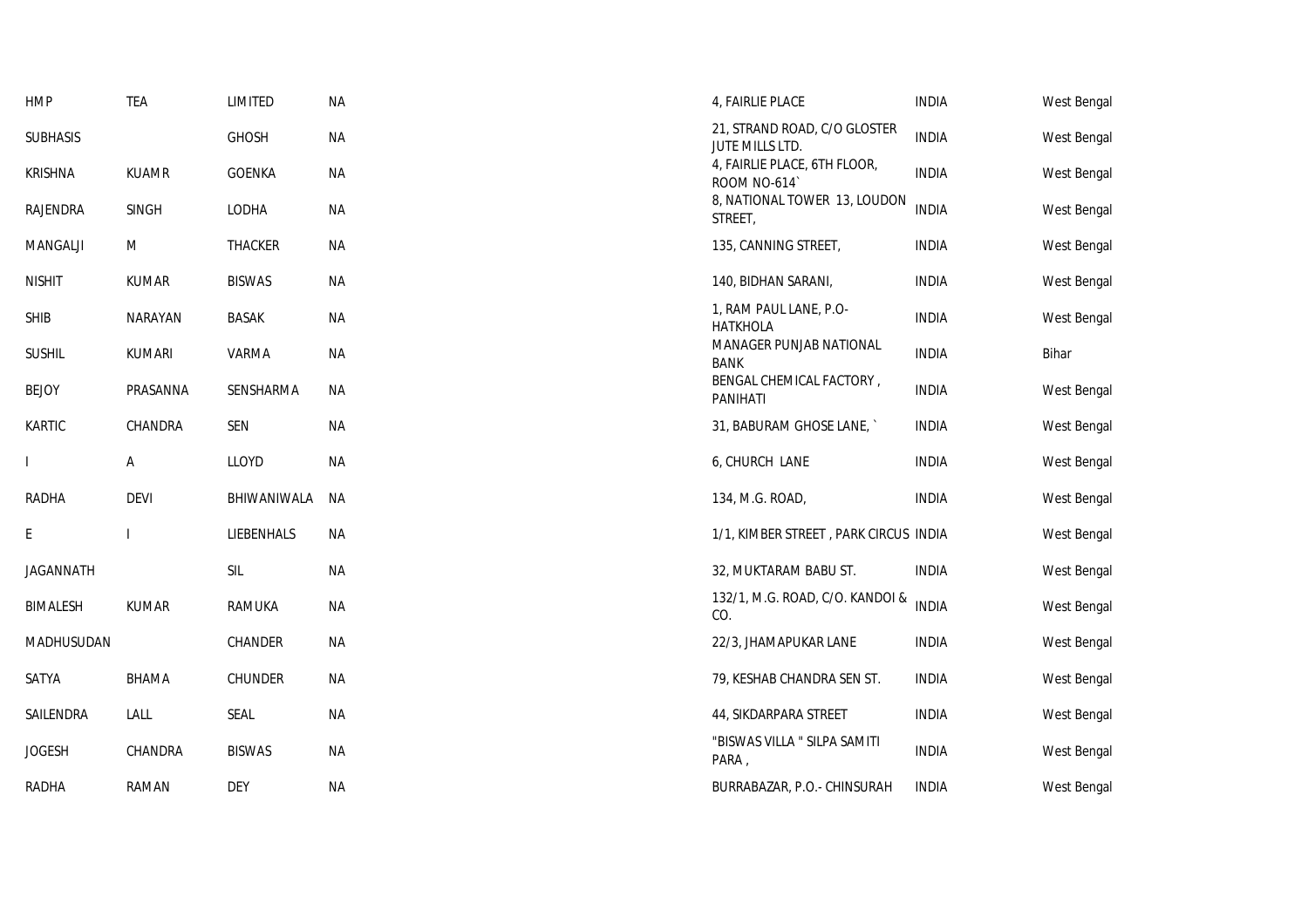| SIBANI        |                  | <b>DUTTA</b>     | <b>NA</b> | M/S ANNADA PRASAD DUTTA &<br>SONS, BARRABAZAR        | <b>INDIA</b> | West Bengal |
|---------------|------------------|------------------|-----------|------------------------------------------------------|--------------|-------------|
| SHEFALIKA     |                  | <b>DUTTA</b>     | <b>NA</b> | BNARABAZAR                                           | <b>INDIA</b> | West Bengal |
| BHOLANATH     |                  | <b>BANERJEE</b>  | <b>NA</b> | 5/B, BENIA PARA LANE,                                | <b>INDIA</b> | West Bengal |
| YUBRAJ        | <b>BIRPRATAP</b> | SINGHDEO         | <b>NA</b> | 33, NETAJI SUBHAS ROAD,                              | <b>INDIA</b> | West Bengal |
| KAMALA        | CHARAN           | <b>MOOKERJEE</b> | <b>NA</b> | 35, THEATER ROAD,                                    | <b>INDIA</b> | West Bengal |
| NARMADA       | <b>DEBI</b>      | <b>DANI</b>      | <b>NA</b> | 20B, PARK STREET, Bradma of India<br>Ltd.            | <b>INDIA</b> | West Bengal |
| QUAZI         | MAHAMMAD         | <b>IQBAL</b>     | <b>NA</b> | 9A, WOOD STREET,                                     | <b>INDIA</b> | West Bengal |
| LOKE          | <b>MOHAN</b>     | CHATTERJEE       | <b>NA</b> | 1, QUEENS PARK,                                      | <b>INDIA</b> | West Bengal |
| SACHINDRA     | <b>NATH</b>      | <b>BOSE</b>      | <b>NA</b> | 49-7B, BALLYGUNGE PLACE,                             | <b>INDIA</b> | West Bengal |
| PUNAM         | CHAND            | <b>BATIA</b>     | <b>NA</b> | 19, CIRCULAR GARDEN REACH<br>ROAD, Kidderpore        | <b>INDIA</b> | West Bengal |
| <b>ASHIS</b>  | <b>BANDHU</b>    | <b>GUHA</b>      | <b>NA</b> | 128/14, HAZRA ROAD,                                  | <b>INDIA</b> | West Bengal |
| Jahar         | LALL             | CHANDRA          | ΝA        | 52, BABURAM GHOSH LANE                               | <b>INDIA</b> | West Bengal |
| NEMAI         | CHAND            | DE               | ΝA        | HOOGHLY GHAT                                         | <b>INDIA</b> | West Bengal |
| GANGA         | <b>DHAR</b>      | DE               | <b>NA</b> | 39/8A, GOPAL NAGORE ROAD,                            | <b>INDIA</b> | West Bengal |
| <b>BHUBON</b> | CHANDRA          | <b>CHOWDHURY</b> | ΝA        | VICTOR COTTAGE, LAITUM KHARH<br>, P.O.- SHILLONG     | <b>INDIA</b> | Assam       |
| <b>BENOY</b>  | <b>KUMAR</b>     | <b>MUKHERJEE</b> | <b>NA</b> | 200/2A, RASH BEHARI AVENUE,                          | <b>INDIA</b> | West Bengal |
| D             | N                | <b>MUKHERJEE</b> | ΝA        | P - 146, ANIL ROY ROAD,                              | <b>INDIA</b> | West Bengal |
| BRAJADULAL    |                  | <b>GHOSE</b>     | <b>NA</b> | P-449, C.I.T. SCHEME, 47<br>KAYATALLA ROAD,          | <b>INDIA</b> | West Bengal |
| PUNAM         | CHAND            | <b>BATIA</b>     | <b>NA</b> | 7, CANNING STREET, BIPLABI RASH<br>BEHARI BOSE LANE, | <b>INDIA</b> | West Bengal |
| <b>TAPATI</b> |                  | <b>BHOWMIK</b>   | ΝA        | 15, CENTRAL ROAD,                                    | <b>INDIA</b> | West Bengal |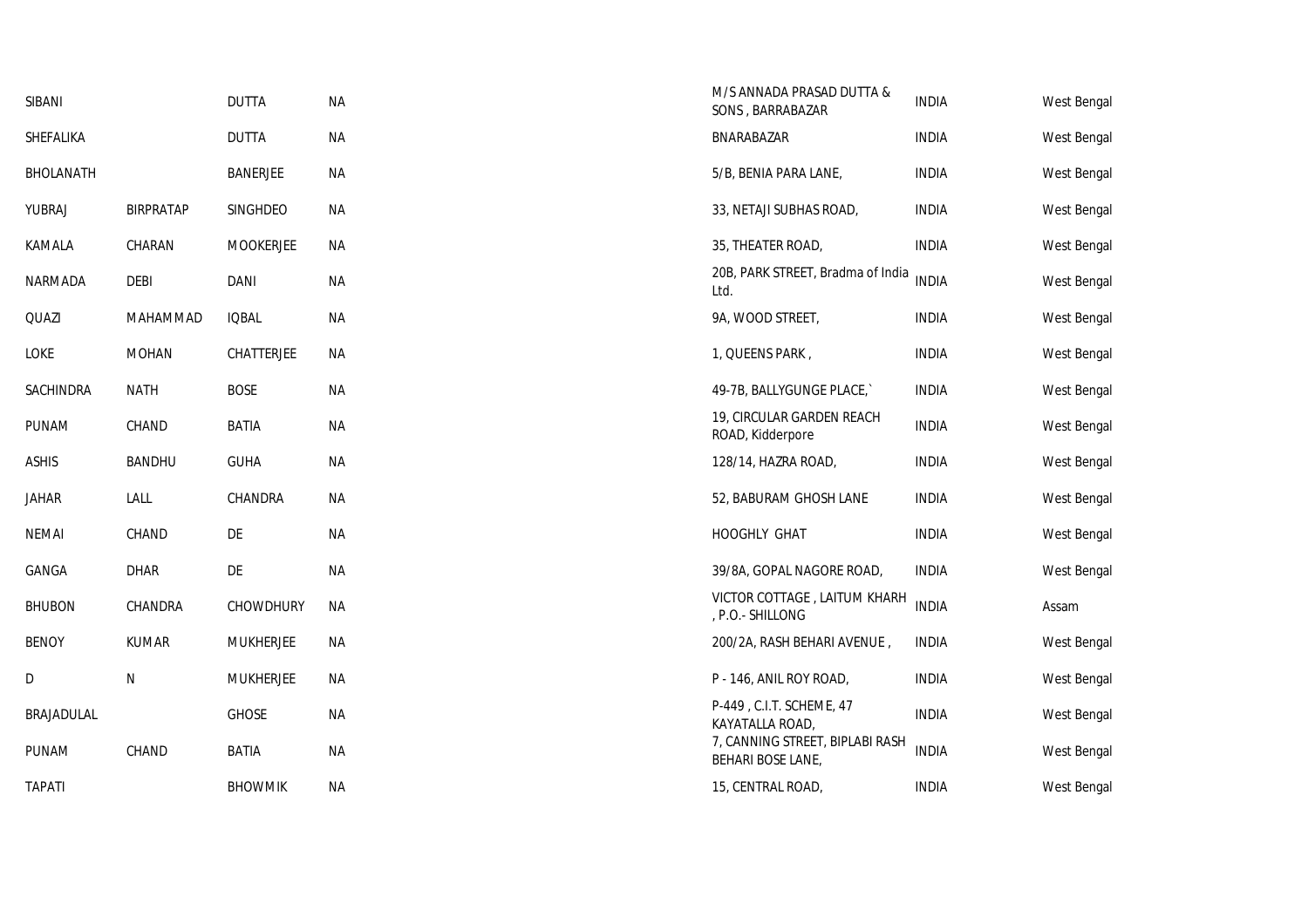| <b>BAIDYA</b>   | <b>NATH</b>    | CHATTERJEA      | <b>NA</b> | WEST OF PARK, P.O- -<br>KADAMKUAN, ```                                       | <b>INDIA</b> | Bihar       |
|-----------------|----------------|-----------------|-----------|------------------------------------------------------------------------------|--------------|-------------|
| NIRAPADA        |                | <b>BHOWMIK</b>  | <b>NA</b> | 15, CENTRAL ROAD,                                                            | <b>INDIA</b> | West Bengal |
| <b>PURNA</b>    | CHANDRA        | <b>BANERJEE</b> | ΝA        | 9, RAJKUMAR MUKHERJEE ROAD,<br>BARANAGAR                                     | <b>INDIA</b> | West Bengal |
| MAHADYAL        | PREMCHANDRA    | <b>PVTLTD</b>   | <b>NA</b> | 521, LAKE GARDENS                                                            | <b>INDIA</b> | West Bengal |
| <b>SAVITRI</b>  |                | SONTHALIA       | <b>NA</b> | 647 BLOCK 'O' 4TH FLOOR, NEW<br><b>ALIPORE</b>                               | <b>INDIA</b> | West Bengal |
| <b>NANDA</b>    | <b>DULAL</b>   | <b>GHOSH</b>    | <b>NA</b> | 35/2, TOLLYGUNGE CIRCULAR<br>ROAD,                                           | <b>INDIA</b> | West Bengal |
| <b>SUSHAMA</b>  | RANI           | <b>DEY</b>      | NА        | P-104, C.I.T. ROAD, SCHEME - VI -M INDIA                                     |              | West Bengal |
| SANGITA         | <b>DEVI</b>    | PALRIWAL        | <b>NA</b> | P-2, TAGORE PARK, 4TH FLOOR,<br>DR. R.N. TAGORE ROAD,<br>GAISPORE COLONY, P1 | <b>INDIA</b> | West Bengal |
| <b>BIRENDRA</b> | <b>KISHORE</b> | SAHA            | <b>NA</b> | NO.1363, WARD NO-3, P.O.-<br><b>GAISPORE</b>                                 | <b>INDIA</b> | West Bengal |
| PRATIMA         |                | <b>DHAR</b>     | <b>NA</b> | FLAT NO-10/6, 6, SUNNY PARK,                                                 | <b>INDIA</b> | West Bengal |
| SYED            | <b>MANJUR</b>  | <b>MURSHED</b>  | <b>NA</b> | 11, CIRCUS RANGE,                                                            | <b>INDIA</b> | West Bengal |
| <b>SUSAR</b>    | <b>KUMAR</b>   | SEN             | <b>NA</b> | 7/21, CORN FIELD ROAD,                                                       | <b>INDIA</b> | West Bengal |
| <b>DULAL</b>    |                | BHATTACHARYA NA |           | 22, BAJE SHIBPORE ROAD,                                                      | <b>INDIA</b> | West Bengal |
| RATHINDRA       | <b>NATH</b>    | <b>BANERJEE</b> | ΝA        | 37/1/1, KHETRA BANERJEE LANE,<br>SADAR                                       | <b>INDIA</b> | West Bengal |
| KATYAYINI       |                | <b>DEVI</b>     | <b>NA</b> | 42/1, AMRITALAL MUKHERJEE<br>ROAD, BARISHA                                   | <b>INDIA</b> | West Bengal |
| <b>BINITA</b>   |                | <b>BOSE</b>     | <b>NA</b> | 122, JODHPUR PARK                                                            | <b>INDIA</b> | West Bengal |
| <b>ASHOK</b>    | <b>KUMAR</b>   | <b>SHROFF</b>   | <b>NA</b> | 37A, BENTINCK STREET, ROOM NO-<br>315,3RD FLOOR,                             | <b>INDIA</b> | West Bengal |
| <b>DURGA</b>    | CHARAN         | <b>PYNE</b>     | <b>NA</b> | 21B, SAGORE DUTT LANE,                                                       | <b>INDIA</b> | West Bengal |
| <b>UMA</b>      | SANKAR         | LALL            | <b>NA</b> | 157, RAM KRISHNAPUR LANR, P.O.- INDIA<br><b>SHIBPORE</b>                     |              | West Bengal |
| <b>PUSHPA</b>   | <b>DEVI</b>    | LOHIA           | <b>NA</b> | 14, NITYADHAN MUKHERJEE ROAD, INDIA<br>2ND FLOOR,                            |              | West Bengal |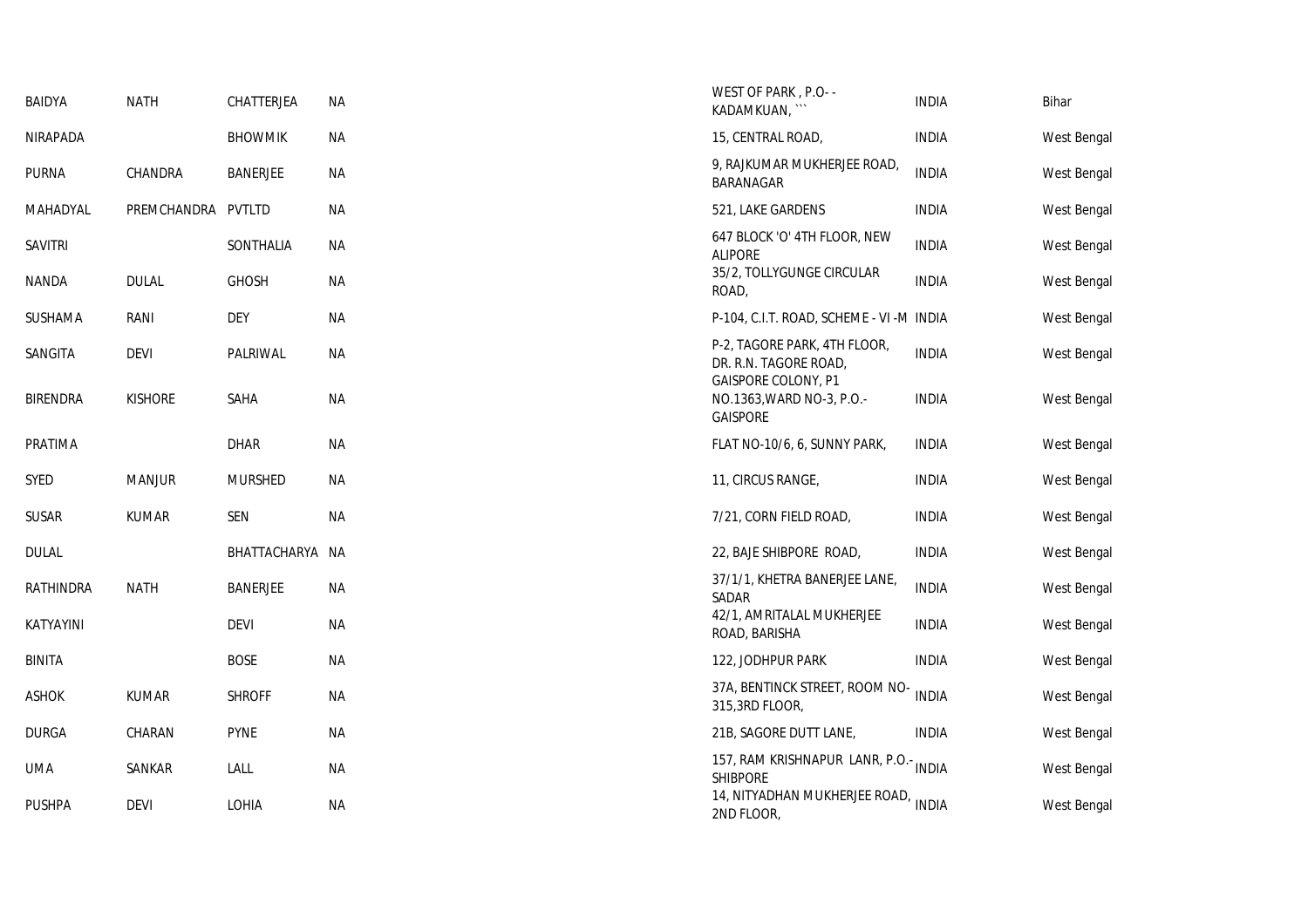| <b>SHIB</b>         | CHANDRA           | <b>GHOSH</b>    | <b>NA</b> | 102/2, MADHU SUDAN BISWAS<br>LANE                  | <b>INDIA</b> | West Bengal          |
|---------------------|-------------------|-----------------|-----------|----------------------------------------------------|--------------|----------------------|
| ANUJ                |                   | CHANDRAKANT     | NА        | C/O LAXMICHAND &CO, 36, NEW<br><b>CLOTH MARKET</b> | <b>INDIA</b> | Gujarat              |
| <b>FATMABIBI</b>    | GULAMMOHAM<br>ED. | GABA            | <b>NA</b> | 2/90, LUHAR STREET, AT.&<br>P.O.BARDOLI            | <b>INDIA</b> | Gujarat              |
| SOMNATH             |                   | <b>BANERJEE</b> | NА        | 7 TR B C ROAD<br><b>DUMDUM</b>                     | <b>INDIA</b> | West Bengal          |
| RAGHABENDRA NATH    |                   | <b>MITRA</b>    | <b>NA</b> | 43C, A.C. BANERJEE<br><b>ROAD</b>                  | <b>INDIA</b> | West Bengal          |
| ANWARIBEGAM SAIYEDA |                   | QUDERSAIYED     | NА        | 7/1985-86 RAMPURA,<br>MASALCHIWAD                  | <b>INDIA</b> | Gujarat              |
| <b>RAJENDRA</b>     | <b>NATH</b>       | <b>MITRA</b>    | <b>NA</b> | BH-12, VIDYASAAGAR<br>SARANI, PALPARA              | <b>INDIA</b> | West Bengal          |
| <b>AVINASH</b>      |                   | <b>BHALOTIA</b> | <b>NA</b> | 226, ACHARYA J.C.BOSE ROAD                         | <b>INDIA</b> | West Bengal          |
| DHIRENDRA           | <b>KUMAR</b>      | CHHAJER         | <b>NA</b> | 4, RAJANI.SEN ROAD                                 | <b>INDIA</b> | West Bengal          |
| <b>DWIJA</b>        | PADA              | <b>BHOWMIK</b>  | <b>NA</b> | 107H/1, PARUI PACCA ROAD                           | <b>INDIA</b> | West Bengal          |
| <b>GEETA</b>        | <b>RASHESH</b>    | PATEL           | <b>NA</b> | C/O, BHAGUBHAI RAMBHAI, P.O.-<br><b>PARVAT</b>     | <b>INDIA</b> | Gujarat              |
| <b>KAMALES</b>      |                   | <b>MALLIK</b>   | <b>NA</b> | 26/1 A PRASANNA<br>KUMAR TAGORE STREET             | <b>INDIA</b> | West Bengal          |
| SWATANTRYA          | <b>KUMAR</b>      | <b>DATTAROY</b> | <b>NA</b> | 14, MANDEVILLE GARDENS,<br>BALLYGUNGE,             | <b>INDIA</b> | West Bengal          |
| <b>MEENA</b>        | <b>DHANSUKH</b>   | <b>DHIMAR</b>   | <b>NA</b> | A/8 RAJNAGAR<br><b>COLLEGE ROAD</b>                | <b>INDIA</b> | Gujarat              |
| <b>ANIL</b>         | <b>KRISHNA</b>    | <b>KUNDU</b>    | <b>NA</b> | 35/2, ADIBARTAMA<br><b>ROAD</b>                    | <b>INDIA</b> | West Bengal          |
| RAM                 | <b>NATH</b>       | PRASAD          | NА        | F.104/ SECT.41                                     | <b>INDIA</b> | <b>UTTAR PRADESH</b> |
| <b>SIPRA</b>        |                   | <b>SEAL</b>     | <b>NA</b> | 44, SIKHDARPARA<br><b>STREET</b>                   | <b>INDIA</b> | West Bengal          |
| <b>ALOKA</b>        |                   | <b>DUTT</b>     | <b>NA</b> | 3, BIDHAN SARANI                                   | <b>INDIA</b> | West Bengal          |
| <b>ASHRAF</b>       |                   | ALI             | <b>NA</b> | SAJAHAN ROAD                                       | <b>INDIA</b> | West Bengal          |
| <b>YREKHA</b>       |                   | <b>ROY</b>      | <b>NA</b> | 107H/1, PARUI PACCA ROAD                           | <b>INDIA</b> | West Bengal          |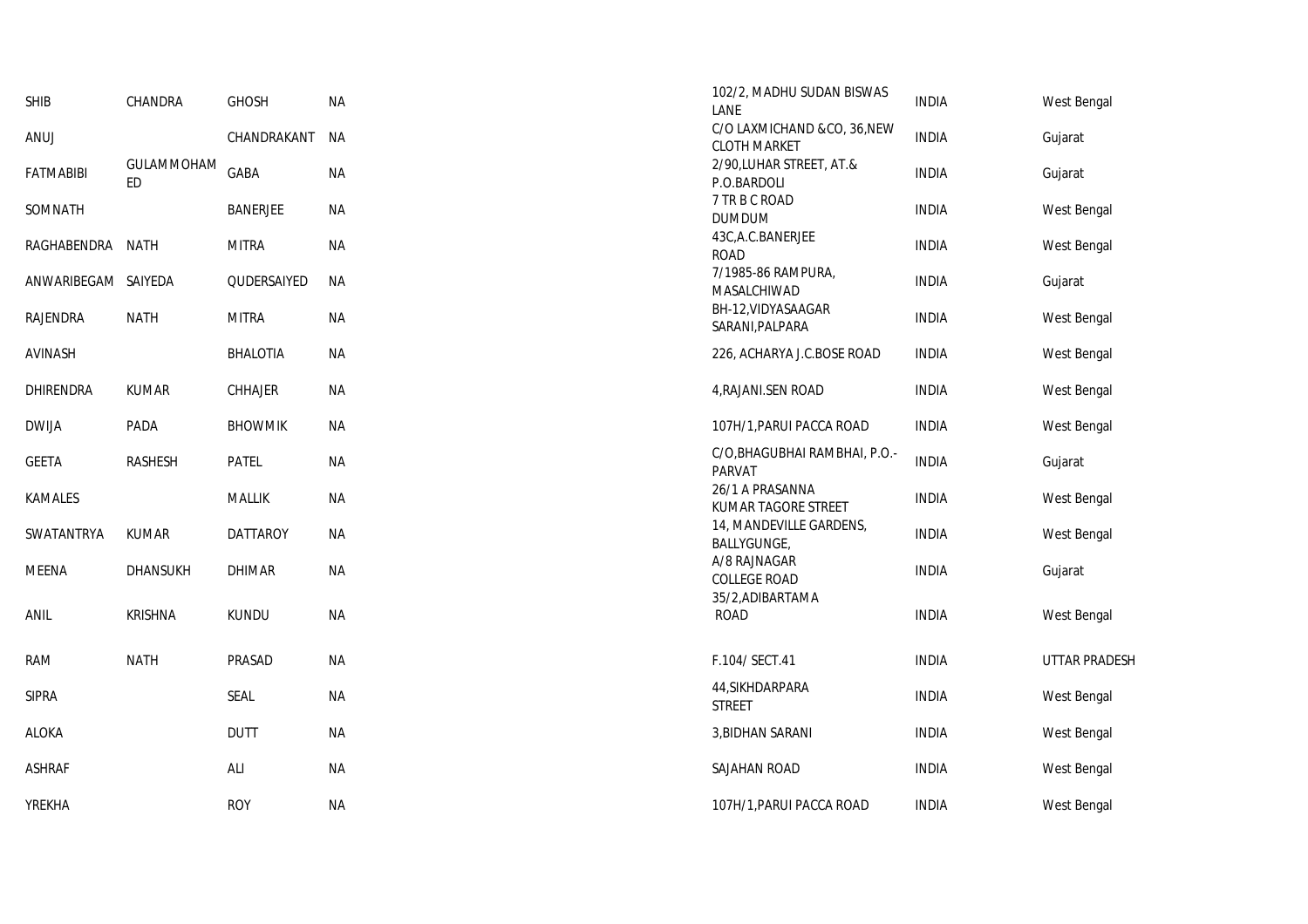| SUJATA        |                | PAUL               | <b>NA</b> | 7/3 AMRITH PYNE<br>LANE                                           | <b>INDIA</b> | West Bengal |
|---------------|----------------|--------------------|-----------|-------------------------------------------------------------------|--------------|-------------|
| <b>MONISH</b> | JAYANTILAL     | CHASMAWALA         | NА        | 83, BAJAJ BHAWAN                                                  | <b>INDIA</b> | Maharashtra |
| hasmukh       | N              | <b>MEHTA</b>       | ΝA        | 24, SUBRAMANIUM<br>LANE                                           | <b>INDIA</b> | Karnataka   |
| DHANVARIDHI   | CONCERNS       | LIMITED            | ΝA        | 9, BIPLABI TRAILOK<br>YA                                          | <b>INDIA</b> | West Bengal |
| Satish        | CHANDRA        | MEHARIA            | <b>NA</b> | 9, OLD POST OFFICE<br><b>STREET</b>                               | <b>INDIA</b> | West Bengal |
| AMIT          |                | GANGULY            | ΝA        | 11/1 A SACHIN<br>MITRA LANE                                       | <b>INDIA</b> | West Bengal |
| Rajul         | <b>NITIN</b>   | BANATWALA          | NА        | 1 A, RAJVANSH SOCIETY, B/H.<br><b>GAYATRI MANDIR,</b>             | <b>INDIA</b> | Gujarat     |
| PRAN          | <b>GOPAL</b>   | SAHA               | <b>NA</b> | SAHA LODGE, PO - REGENT PARK.<br>27/45B, K.M.NASKAR ROAD.         | <b>INDIA</b> | West Bengal |
| PARESH        | <b>NATH</b>    | <b>MONDAL</b>      | <b>NA</b> | VIVEK VILL, DHARSA, PO - G.I.P.<br>COLONY                         | <b>INDIA</b> | West Bengal |
| <b>BULAL</b>  | <b>HASIM</b>   | MULLA              | <b>NA</b> | NANI PARSIWAD, RANDER,                                            | <b>INDIA</b> | Gujarat     |
| MANOJ         |                | AGARWAL            | NА        | AJANTA ENTERPRISES, 18, MOTILAL<br><b>ATAL ROAD</b>               | <b>INDIA</b> | Rajasthan   |
| DEEPAK        |                | ARORA              | NА        | M/S J K ASSOCIATES, B-34/8 IND<br>AREA, G T KARNAL ROAD           | <b>INDIA</b> | DELHI       |
| BINOD         | <b>KUMAR</b>   | <b>BEHANI</b>      | <b>NA</b> | 38, VIVEKANANDA ROAD                                              | <b>INDIA</b> | West Bengal |
| SANJIB        |                | BHATTACHARYA NA    |           | F 7/1, LABONY ESTATE, SALT LAKE INDIA                             |              | West Bengal |
| SANJIB        |                | BHATTACHARYA NA    |           | F 7/1, LABONY ESTATE, SALT LAKE INDIA                             |              | West Bengal |
| JAYA          |                | BHATTACHARYA NA    |           | C/O.SANJIB BHATTACHARYA, F 7/1, INDIA<br>LABONY ESTATE, SALT LAKE |              | West Bengal |
| NARAYAN       | <b>CH</b>      | <b>BANERJEE</b>    | <b>NA</b> | 19/A, BROAD STREET,                                               | <b>INDIA</b> | West Bengal |
| NILIMA        |                | <b>BANERJEE</b>    | <b>NA</b> | 19/A, BROAD STREET,                                               | <b>INDIA</b> | West Bengal |
| SATYA         | <b>NARAYAN</b> | <b>CHAKRABORTY</b> | NA        | 49/1, BALDEO PARA ROAD                                            | <b>INDIA</b> | West Bengal |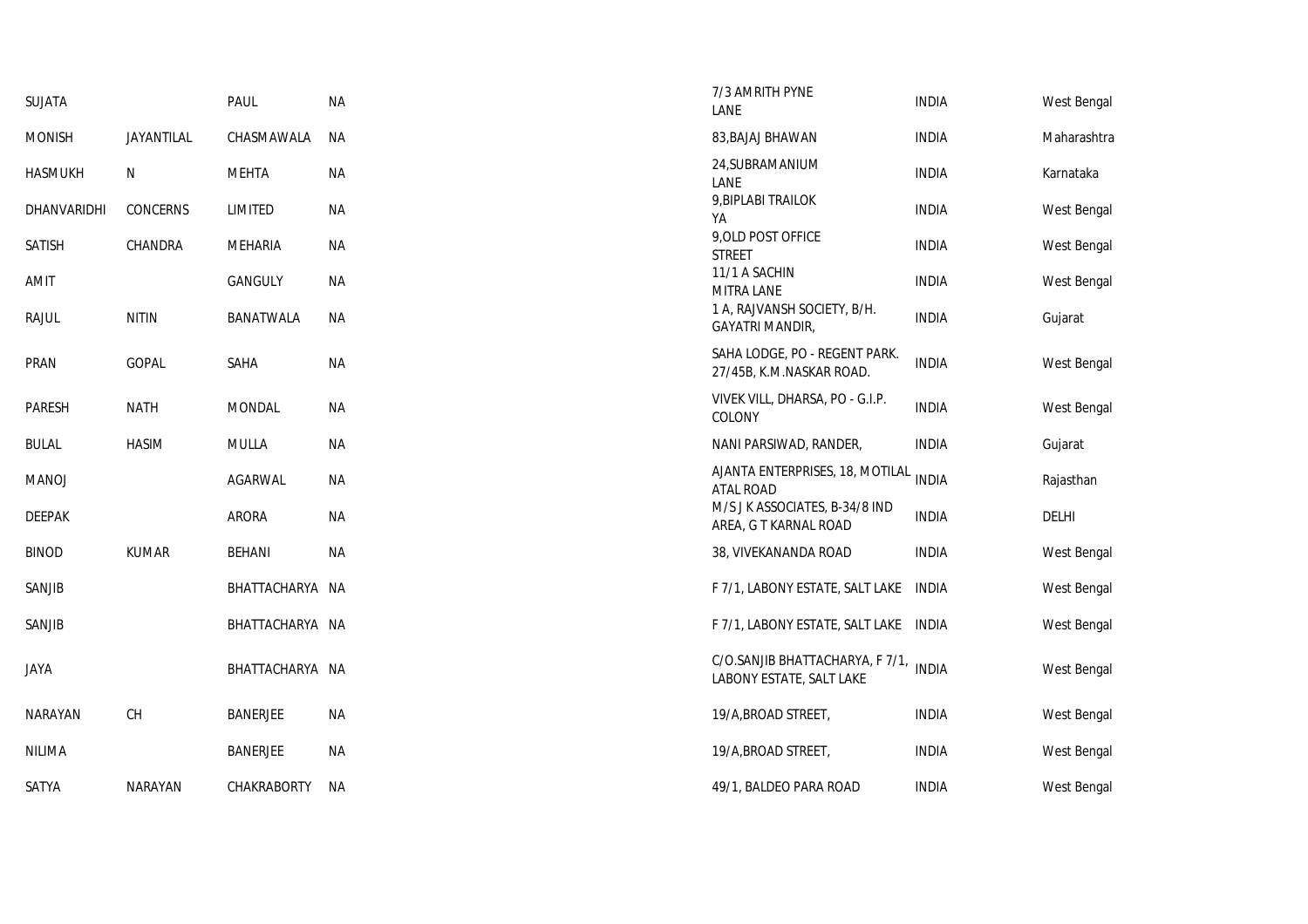| <b>GULAB</b>   | CHAND          | CHANDALIA      | NA        | 107, "NIRANJAN", 99, MARINE<br>DRIVE,                                                                     | <b>INDIA</b> | Maharashtra |
|----------------|----------------|----------------|-----------|-----------------------------------------------------------------------------------------------------------|--------------|-------------|
| SHRAWAN        | KR             | SONI           | NA        | 43/44, COTTON STREET                                                                                      | <b>INDIA</b> | West Bengal |
| CHHAGANMAL     |                | <b>CHOPRA</b>  | NA        | 5/1 KASI BOSE LANE, 1ST FLOOR                                                                             | <b>INDIA</b> | West Bengal |
| <b>SUBHAS</b>  |                | CHAKRABORTY    | <b>NA</b> | NISCHINDA 1 NO., P.O.GHOSH<br>PARA(BALLY)                                                                 | <b>INDIA</b> | West Bengal |
| <b>PULAK</b>   |                | CHATTERJEE     | NA        | 12/4, NANDAN NAGAR<br>GOVT.QUARTERS, BELGHARIA,                                                           | <b>INDIA</b> | West Bengal |
| ARUNA          | G              | DAGA           | NA        | P-112 CIT ROAD, SCHEME NO.VIM<br>PHOOLBAGAN                                                               | <b>INDIA</b> | West Bengal |
| <b>GIRRAJ</b>  | <b>KISHORE</b> | <b>DAGA</b>    | <b>NA</b> | P-112 CIT ROAD, SCHEME NO.VIM<br>PHOOLBAGAN                                                               | <b>INDIA</b> | West Bengal |
| AMITA          |                | <b>DEY</b>     | <b>NA</b> | 16, GOA BAGAN STREET,                                                                                     | <b>INDIA</b> | West Bengal |
| <b>KAPISH</b>  |                | DAGA           | <b>NA</b> | P-112 CIT ROAD, SCHEME NO.VIM<br>PHOOLBAGAN                                                               | <b>INDIA</b> | West Bengal |
| <b>NEPTUNE</b> |                | SRIMAL         | <b>NA</b> | DB-31, SALT LAKE CITY, NEAR CA<br><b>ISLAND</b>                                                           | <b>INDIA</b> | West Bengal |
| <b>DEEPAK</b>  |                | <b>ARORA</b>   | NA        | B 34/8 INDUSTRIAL AREA, G T<br><b>KARNAL ROAD</b>                                                         | <b>INDIA</b> | DELHI       |
| CHANDRA        | <b>KANT</b>    | <b>BHARTIA</b> | <b>NA</b> | ANUMANG FINANCIAL SR. P. LTD.,<br>LAL BUILDING, KACHERY ROAD,<br><b>ROURKELA</b>                          | <b>INDIA</b> | Orissa      |
| <b>SUSHMA</b>  | <b>NITIN</b>   | SHAH           | <b>NA</b> | SUSHIL, 23 MAHAVIR NAGAR,<br><b>NAVSARI</b>                                                               | <b>INDIA</b> | Gujarat     |
| SAHADEB        | CHANDRA        | <b>SEAL</b>    | <b>NA</b> | 4/D MADHAB DAS LANE                                                                                       | <b>INDIA</b> | West Bengal |
| <b>BHAGWAN</b> | <b>SINGH</b>   | SAMAR          | NA        | NO 304 A BLOCK MEHTA<br>AMBIENCE, NO A-304 3RD FLOOR<br>MAGADI ROAD, CHOLURPALYA<br><b>BEHIND PRASSNA</b> | <b>INDIA</b> | Karnataka   |
| <b>DHANESH</b> | Α              | <b>SHETH</b>   | <b>NA</b> | 101 GURUKRUPA HELTH CARE,<br>NEAR DEEPA COMPLEX, ROYAL<br>PARK ADAJAN                                     | <b>INDIA</b> | Gujarat     |
| <b>ROHIT</b>   |                | SURANA         | <b>NA</b> | 9, MUKHRAM KANORIA ROAD,<br><b>GOLABARI</b>                                                               | <b>INDIA</b> | West Bengal |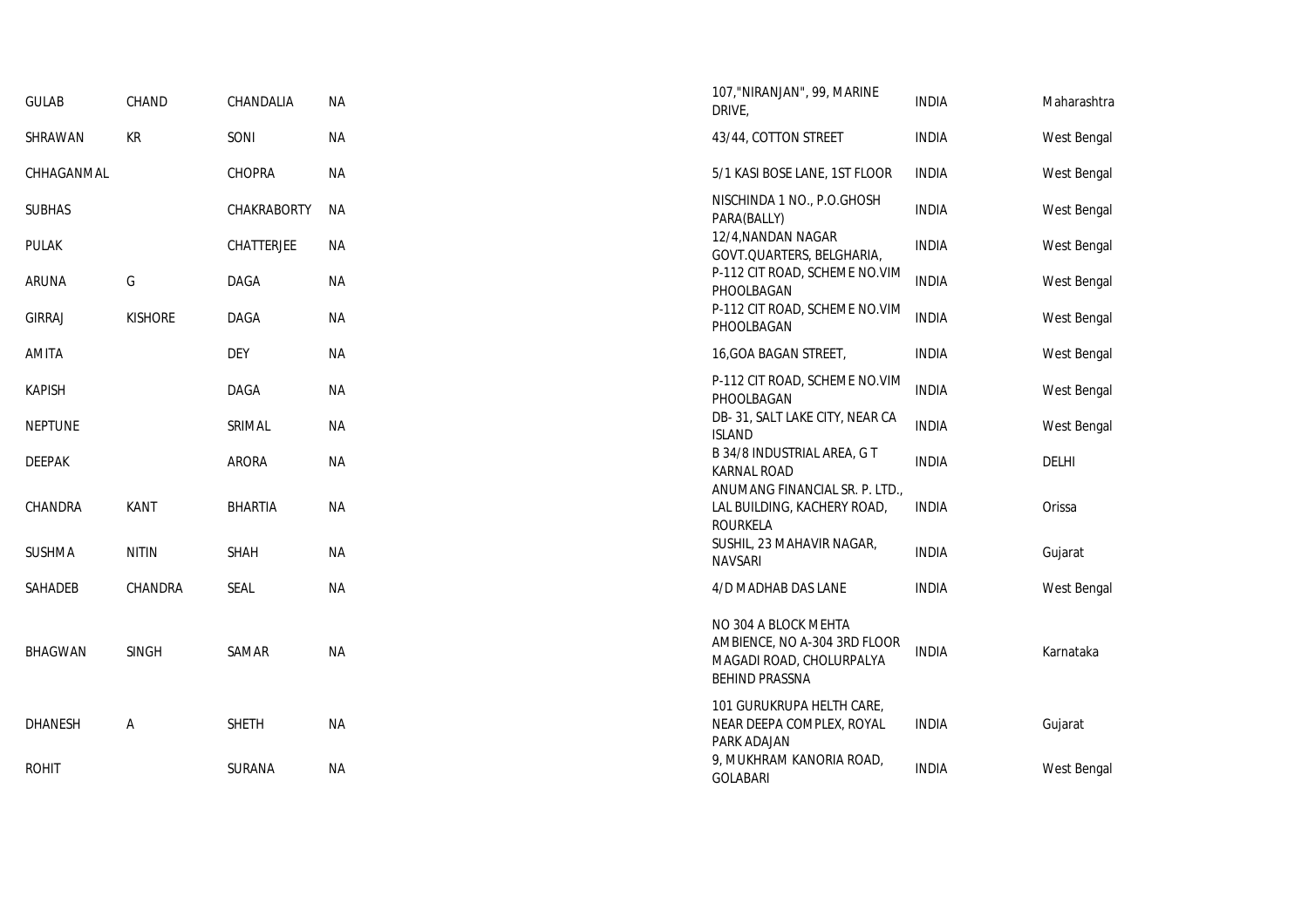| <b>MORZINA</b> |              | BEGAM            | <b>NA</b> | 434 SAJAHAN ROAD, POST<br>BARUIPUR, C/O SK SOWKAT ALI              | <b>INDIA</b> | West Bengal |
|----------------|--------------|------------------|-----------|--------------------------------------------------------------------|--------------|-------------|
| REKHA          | S            | PAI              | <b>NA</b> | 205 SHALIBHADRA COMPLEX, NR<br>LIC QUARTERS                        | <b>INDIA</b> | Gujarat     |
| PRAMOD         | KR           | JAISWAL          | ΝA        | C/O, GUPTA TRADERS, 2C, REFUGEE<br>LANE,                           | <b>INDIA</b> | West Bengal |
| <b>GAYTRI</b>  | <b>DEVI</b>  | JHUNJHUNWALA NA  |           | C/O.SHREE MAHALAKSHMI<br>TEXTILES, 49/1, COTTON STREET             | <b>INDIA</b> | West Bengal |
| VINOD          | <b>KUAMR</b> | KANDOI           | ΝA        | 132/1, M.G. ROAD                                                   | INDIA        | West Bengal |
| SATYA          | NARAYAN      | <b>KUNDU</b>     | ΝA        | 137, M.M. GHOSH ROAD,<br>P.O.MOTIJHEEL,                            | <b>INDIA</b> | West Bengal |
| <b>MANIKA</b>  |              | <b>KUNDU</b>     | ΝA        | 137, M.M. GHOSH ROAD,<br>P.O.MOTIJHEEL,                            | INDIA        | West Bengal |
| KAMAL          | <b>KUMAR</b> | KILLA            | <b>NA</b> | FE461 SALT LAKE SECTOR 3                                           | <b>INDIA</b> | West Bengal |
| RANJANA        |              | <b>MULLIICK</b>  | <b>NA</b> | 17/A, ASHUTOSH CHOWDHURY<br>AVENUE, TEMPLE TOWER, FLAT<br>$NO.-5B$ | <b>INDIA</b> | West Bengal |
| <b>INDRANI</b> |              | <b>MUKHERJEE</b> | ΝA        | 9/1C, DHARMOTALA ROAD, KASBA, INDIA                                |              | West Bengal |
| <b>ISHA</b>    |              | NEVATIA          | <b>NA</b> | 76, BENTINCK STEET,                                                | <b>INDIA</b> | West Bengal |
| <b>SURA</b>    | <b>BALA</b>  | <b>SAHA</b>      | <b>NA</b> | C/O. CHAND MOHAN SAHA, 9,<br><b>HALLWELL LANE</b>                  | <b>INDIA</b> | West Bengal |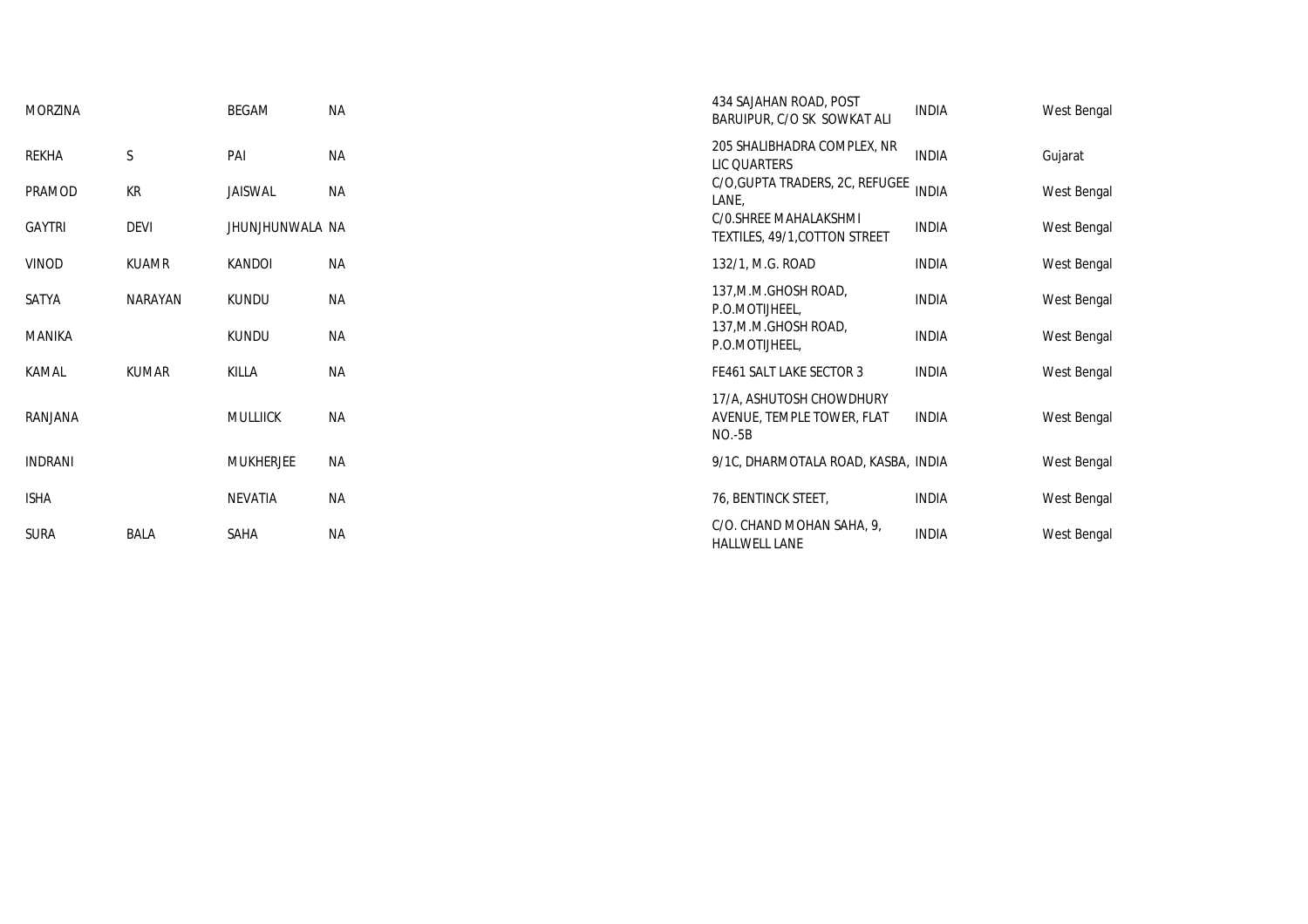|       | Date Of AGM(DD-MON-YYYY) | 22-AUG-2017 |
|-------|--------------------------|-------------|
|       |                          | 0.00        |
|       |                          | 0.00        |
| efund |                          | 0.00        |
|       |                          | 0.00        |

| <b>District</b> | <b>Pin Code</b> | <b>Folio Number</b> | <b>DP Id-Client Id-</b><br><b>Account Number</b> | <b>Investment Type</b>                      | Amount<br>transferred | <b>Proposed Date of</b><br>transfer to IEPF<br>(DD-MON-YYYY) |
|-----------------|-----------------|---------------------|--------------------------------------------------|---------------------------------------------|-----------------------|--------------------------------------------------------------|
| New Delhi       | 110001          | S00081              |                                                  | Amount for unclaimed and<br>unpaid dividend |                       | 222.00 08-Sep-2020                                           |
| New Delhi       | 110028          | S00057              |                                                  | Amount for unclaimed and<br>unpaid dividend |                       | 222.00 08-Sep-2020                                           |
| <b>KOLKATA</b>  | 700008          | M00076              |                                                  | Amount for unclaimed and<br>unpaid dividend |                       | 1122.00 08-Sep-2020                                          |
| Jaipur          | 302019          | S00076              |                                                  | Amount for unclaimed and<br>unpaid dividend |                       | 900.00 08-Sep-2020                                           |
| Ahmedabad       | 380003          | IN30229310030549    |                                                  | Amount for unclaimed and<br>unpaid dividend |                       | 600.00 08-Sep-2020                                           |
| Ahmedabad       | 382016          | S00090              |                                                  | Amount for unclaimed and<br>unpaid dividend |                       | 300.00 08-Sep-2020                                           |
| Vadodara        | 390007          | IN30133017473231    |                                                  | Amount for unclaimed and<br>unpaid dividend |                       | 300.00 08-Sep-2020                                           |
| Surat           | 395001          | IN30154916057996    |                                                  | Amount for unclaimed and<br>unpaid dividend |                       | 300.00 08-Sep-2020                                           |
| Surat           | 395001          | J00015              |                                                  | Amount for unclaimed and<br>unpaid dividend |                       | 300.00 08-Sep-2020                                           |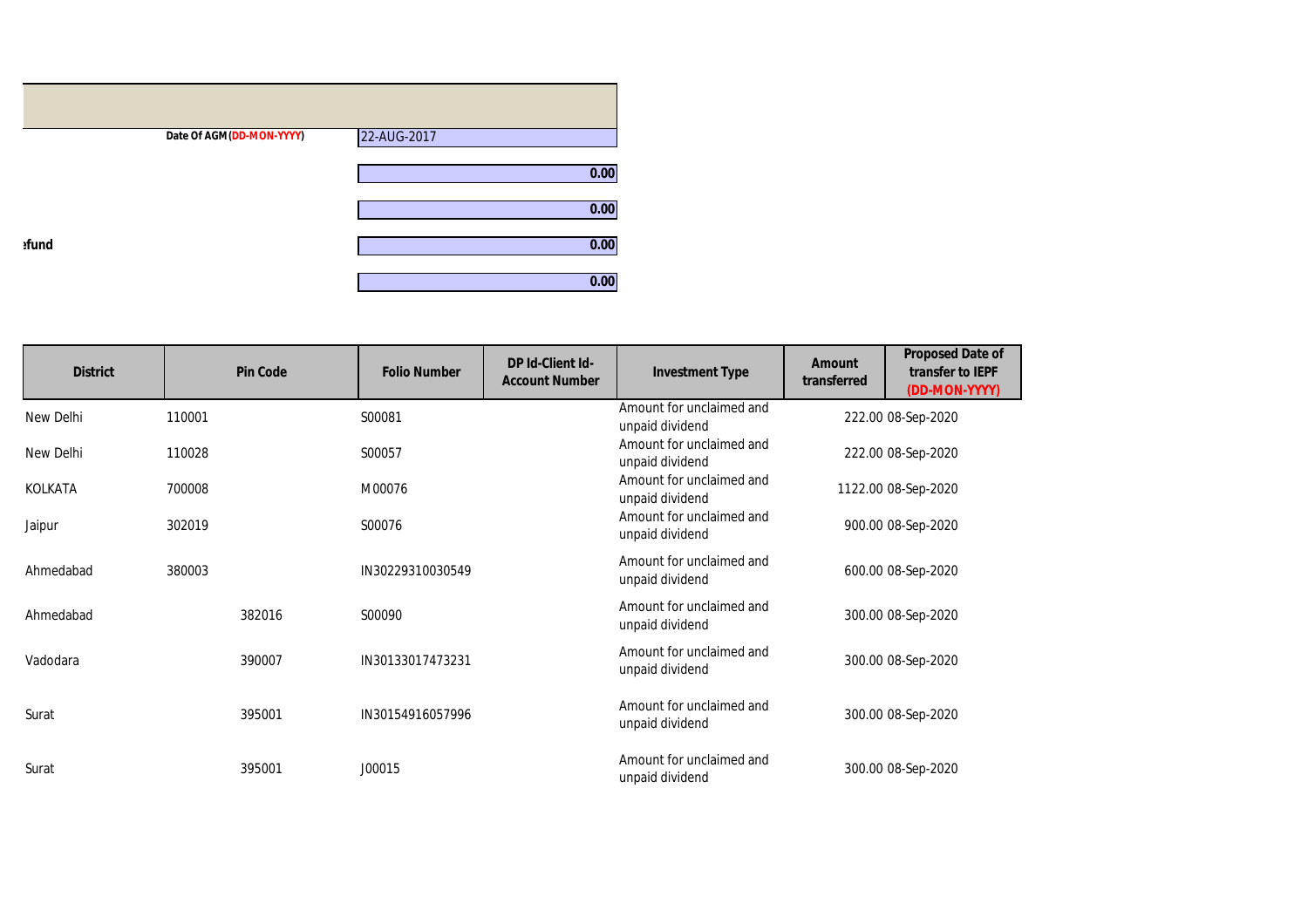| Surat           | 395001 | S00124           | Amount for unclaimed and<br>unpaid dividend | 300.00 08-Sep-2020 |
|-----------------|--------|------------------|---------------------------------------------|--------------------|
| Surat           | 395001 | B00005           | Amount for unclaimed and<br>unpaid dividend | 300.00 08-Sep-2020 |
| Surat           | 395003 | M00014           | Amount for unclaimed and<br>unpaid dividend | 600.00 08-Sep-2020 |
| Surat           | 395003 | M00015           | Amount for unclaimed and<br>unpaid dividend | 600.00 08-Sep-2020 |
| Kolkata         | 700001 | A00014           | Amount for unclaimed and<br>unpaid dividend | 6.00 08-Sep-2020   |
| Mumbai City     | 400011 | S00077           | Amount for unclaimed and<br>unpaid dividend | 150.00 08-Sep-2020 |
| Mumbai City     | 400021 | R00001           | Amount for unclaimed and<br>unpaid dividend | 450.00 08-Sep-2020 |
| Pune            | 411002 | B00051           | Amount for unclaimed and<br>unpaid dividend | 222.00 08-Sep-2020 |
| Raipur          | 492001 | R00017           | Amount for unclaimed and<br>unpaid dividend | 9.00 08-Sep-2020   |
| Bangalore Urban | 560004 | D00096           | Amount for unclaimed and<br>unpaid dividend | 300.00 08-Sep-2020 |
| Bangalore Urban | 560040 | IN30302851297229 | Amount for unclaimed and<br>unpaid dividend | 900.00 08-Sep-2020 |
| Kolkata         | 700001 | H00004           | Amount for unclaimed and<br>unpaid dividend | 222.00 08-Sep-2020 |
| KOLKATA         | 700015 | S00112           | Amount for unclaimed and<br>unpaid dividend | 3.00 08-Sep-2020   |
| KOLKATA         | 700019 | G00066           | Amount for unclaimed and<br>unpaid dividend | 114.00 08-Sep-2020 |
| Kolkata         | 700001 | B00066           | Amount for unclaimed and<br>unpaid dividend | 150.00 08-Sep-2020 |
| Surat           | 395003 | D00070           | Amount for unclaimed and<br>unpaid dividend | 300.00 08-Sep-2020 |
| Kolkata         | 700001 | IN30125010539289 | Amount for unclaimed and<br>unpaid dividend | 150.00 08-Sep-2020 |
|                 |        |                  |                                             |                    |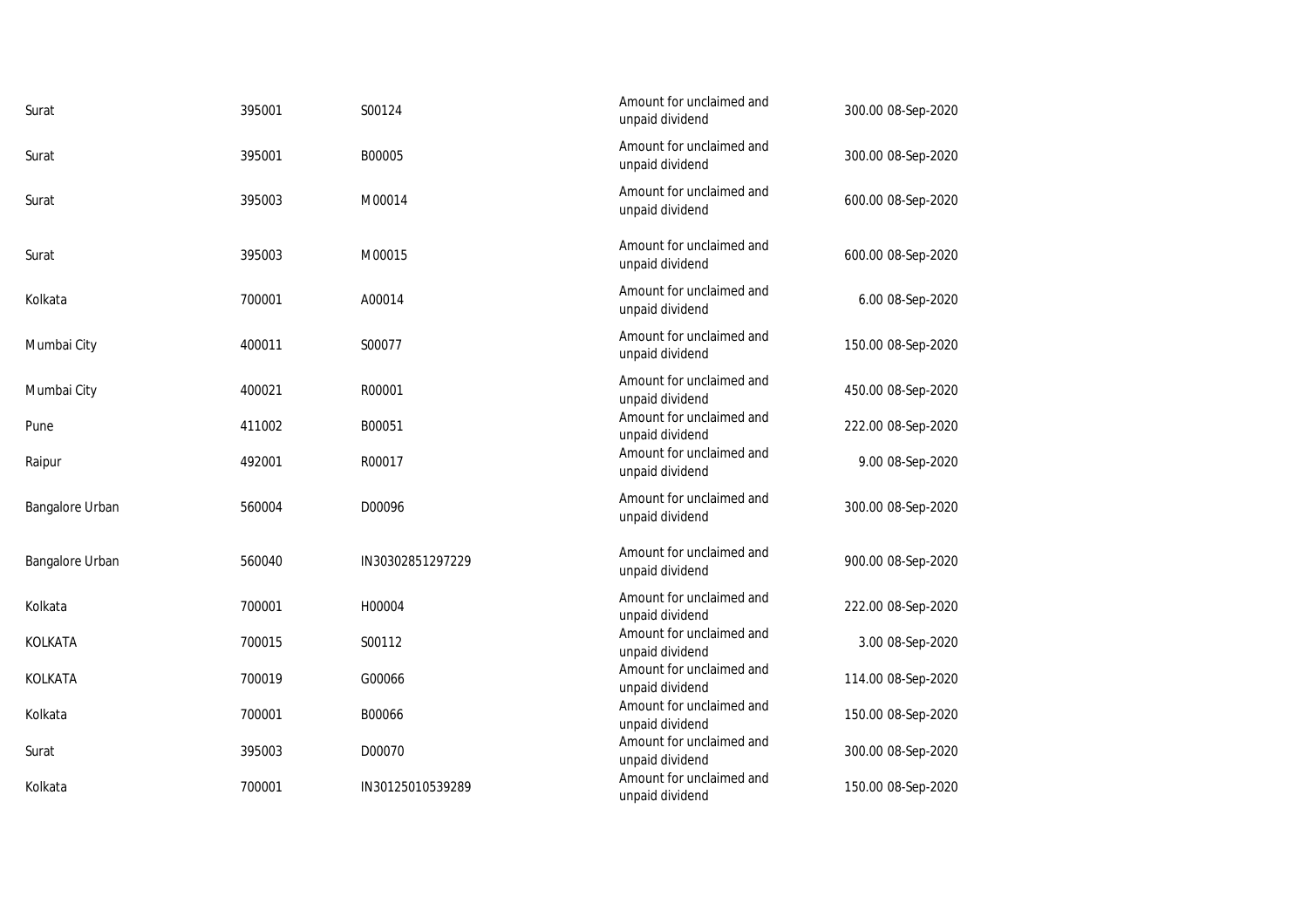| Kolkata           | 700001 | IN30036022454113 | Amount for unclaimed and<br>unpaid dividend | 30.00 08-Sep-2020   |
|-------------------|--------|------------------|---------------------------------------------|---------------------|
| Kolkata           | 700001 | G00068           | Amount for unclaimed and<br>unpaid dividend | 15.00 08-Sep-2020   |
| Kolkata           | 700001 | G00021           | Amount for unclaimed and<br>unpaid dividend | 18.00 08-Sep-2020   |
| Kolkata           | 700017 | L00005           | Amount for unclaimed and<br>unpaid dividend | 6.00 08-Sep-2020    |
| Kolkata           | 700001 | T00006           | Amount for unclaimed and<br>unpaid dividend | 222.00 08-Sep-2020  |
| Kolkata           | 700004 | B00063           | Amount for unclaimed and<br>unpaid dividend | 2250.00 08-Sep-2020 |
| Kolkata           | 700005 | B00037           | Amount for unclaimed and<br>unpaid dividend | 6.00 08-Sep-2020    |
| <b>BHAGALPUR</b>  | 853204 | V00006           | Amount for unclaimed and<br>unpaid dividend | 600.00 08-Sep-2020  |
| North 24 Parganas |        | S00056           | Amount for unclaimed and<br>unpaid dividend | 12.00 08-Sep-2020   |
| Kolkata           | 700005 | S00038           | Amount for unclaimed and<br>unpaid dividend | 900.00 08-Sep-2020  |
| Kolkata           |        | L00004           | Amount for unclaimed and<br>unpaid dividend | 2250.00 08-Sep-2020 |
| Kolkata           | 700007 | B00114           | Amount for unclaimed and<br>unpaid dividend | 15.00 08-Sep-2020   |
| Kolkata           |        | L00003           | Amount for unclaimed and<br>unpaid dividend | 594.00 08-Sep-2020  |
| Kolkata           | 700007 | S00062           | Amount for unclaimed and<br>unpaid dividend | 6.00 08-Sep-2020    |
| Kolkata           | 700007 | R00002           | Amount for unclaimed and<br>unpaid dividend | 3.00 08-Sep-2020    |
| Kolkata           | 700009 | C00017           | Amount for unclaimed and<br>unpaid dividend | 1122.00 08-Sep-2020 |
| Kolkata           | 700009 | C00041           | Amount for unclaimed and<br>unpaid dividend | 222.00 08-Sep-2020  |
| Kolkata           | 700070 | S00033           | Amount for unclaimed and<br>unpaid dividend | 30.00 08-Sep-2020   |
| Jalpaiguri        |        | B00062           | Amount for unclaimed and<br>unpaid dividend | 900.00 08-Sep-2020  |
| Hooghly           |        | D00058           | Amount for unclaimed and<br>unpaid dividend | 294.00 08-Sep-2020  |
|                   |        |                  |                                             |                     |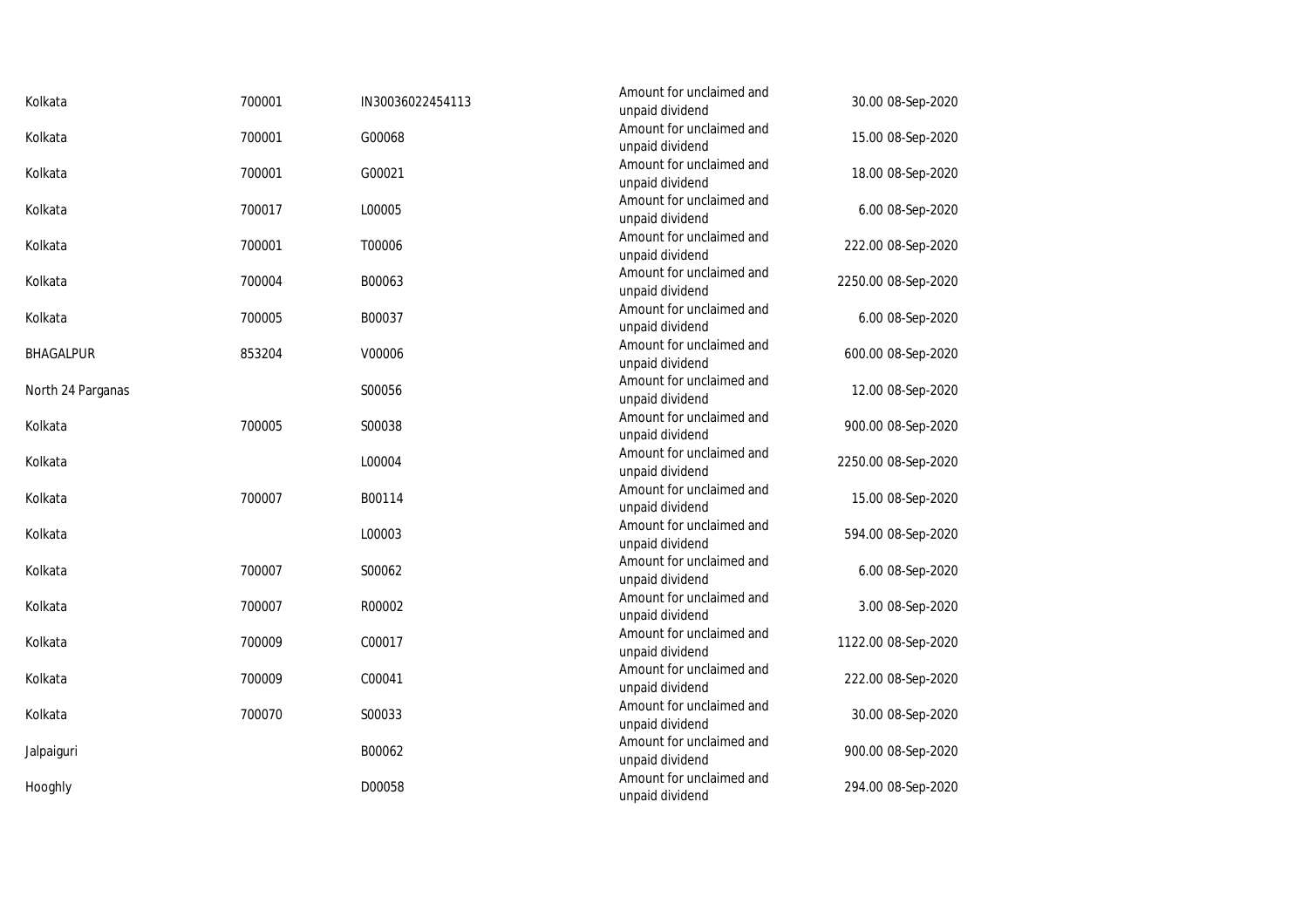| Bankura   |        | D00056 | Amount for unclaimed and<br>unpaid dividend | 138.00 08-Sep-2020  |
|-----------|--------|--------|---------------------------------------------|---------------------|
| Bankura   |        | D00054 | Amount for unclaimed and<br>unpaid dividend | 24.00 08-Sep-2020   |
| Kolkata   | 700014 | B00007 | Amount for unclaimed and<br>unpaid dividend | 222.00 08-Sep-2020  |
| Kolkata   | 700001 | D00022 | Amount for unclaimed and<br>unpaid dividend | 1122.00 08-Sep-2020 |
| Kolkata   | 700016 | M00033 | Amount for unclaimed and<br>unpaid dividend | 300.00 08-Sep-2020  |
| Kolkata   | 700016 | D00059 | Amount for unclaimed and<br>unpaid dividend | 900.00 08-Sep-2020  |
| Kolkata   | 700016 | 100001 | Amount for unclaimed and<br>unpaid dividend | 594.00 08-Sep-2020  |
| Kolkata   | 700019 | C00020 | Amount for unclaimed and<br>unpaid dividend | 300.00 08-Sep-2020  |
| Kolkata   | 700019 | B00068 | Amount for unclaimed and<br>unpaid dividend | 1350.00 08-Sep-2020 |
| Kolkata   | 700023 | B00042 | Amount for unclaimed and<br>unpaid dividend | 600.00 08-Sep-2020  |
| Kolkata   | 700026 | G00034 | Amount for unclaimed and<br>unpaid dividend | 30.00 08-Sep-2020   |
| Kolkata   | 700005 | C00015 | Amount for unclaimed and<br>unpaid dividend | 600.00 08-Sep-2020  |
| Hooghly   |        | D00016 | Amount for unclaimed and<br>unpaid dividend | 300.00 08-Sep-2020  |
| Kolkata   | 700027 | D00087 | Amount for unclaimed and<br>unpaid dividend | 300.00 08-Sep-2020  |
| Dibrugarh |        | C00035 | Amount for unclaimed and<br>unpaid dividend | 900.00 08-Sep-2020  |
| Kolkata   | 700029 | M00038 | Amount for unclaimed and<br>unpaid dividend | 300.00 08-Sep-2020  |
| Kolkata   | 700029 | M00039 | Amount for unclaimed and<br>unpaid dividend | 6.00 08-Sep-2020    |
| Kolkata   | 700029 | G00009 | Amount for unclaimed and<br>unpaid dividend | 906.00 08-Sep-2020  |
| Kolkata   | 700001 | B00041 | Amount for unclaimed and<br>unpaid dividend | 1350.00 08-Sep-2020 |
| Kolkata   | 700032 | B00077 | Amount for unclaimed and<br>unpaid dividend | 75.00 08-Sep-2020   |
|           |        |        |                                             |                     |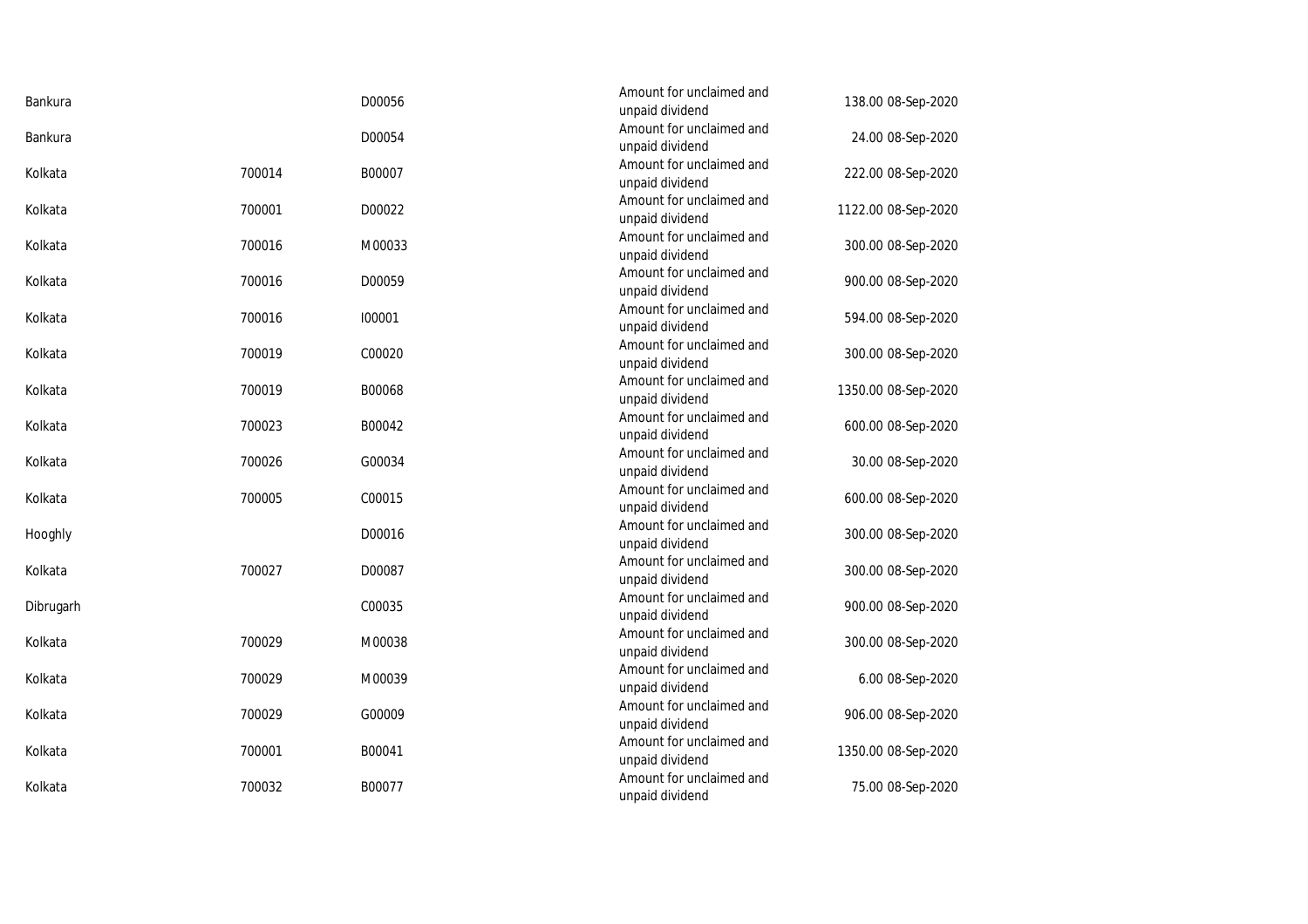| Patna   | 800003 | C00019           | Amount for unclaimed and<br>unpaid dividend | 900.00 08-Sep-2020  |
|---------|--------|------------------|---------------------------------------------|---------------------|
| Kolkata | 700032 | B00079           | Amount for unclaimed and<br>unpaid dividend | 75.00 08-Sep-2020   |
| Kolkata | 700036 | B00016           | Amount for unclaimed and<br>unpaid dividend | 6.00 08-Sep-2020    |
| Kolkata | 700045 | CM0009           | Amount for unclaimed and<br>unpaid dividend | 222.00 08-Sep-2020  |
| Kolkata | 700025 | S00078           | Amount for unclaimed and<br>unpaid dividend | 372.00 08-Sep-2020  |
| Kolkata | 700052 | G00014           | Amount for unclaimed and<br>unpaid dividend | 1350.00 08-Sep-2020 |
| Kolkata | 700054 | D00033           | Amount for unclaimed and<br>unpaid dividend | 1194.00 08-Sep-2020 |
| Kolkata | 700056 | P00036           | Amount for unclaimed and<br>unpaid dividend | 15.00 08-Sep-2020   |
| Nadia   | 741234 | S00003           | Amount for unclaimed and<br>unpaid dividend | 18.00 08-Sep-2020   |
| Kolkata | 700019 | D00037           | Amount for unclaimed and<br>unpaid dividend | 900.00 08-Sep-2020  |
| Kolkata | 700019 | M00048           | Amount for unclaimed and<br>unpaid dividend | 900.00 08-Sep-2020  |
| Kolkata | 700019 | S00044           | Amount for unclaimed and<br>unpaid dividend | 1122.00 08-Sep-2020 |
| Howrah  | 711102 | B00054           | Amount for unclaimed and<br>unpaid dividend | 30.00 08-Sep-2020   |
| Howrah  | 711102 | IN30223610048108 | Amount for unclaimed and<br>unpaid dividend | 300.00 08-Sep-2020  |
| Kolkata | 700008 | D00028           | Amount for unclaimed and<br>unpaid dividend | 6.00 08-Sep-2020    |
| Kolkata | 700068 | B00065           | Amount for unclaimed and<br>unpaid dividend | 300.00 08-Sep-2020  |
| Kolkata | 700069 | S00115           | Amount for unclaimed and<br>unpaid dividend | 15.00 08-Sep-2020   |
| Kolkata | 700073 | P00026           | Amount for unclaimed and<br>unpaid dividend | 594.00 08-Sep-2020  |
| Howrah  | 711102 | L00002           | Amount for unclaimed and<br>unpaid dividend | 6.00 08-Sep-2020    |
| Howrah  | 711101 | L00008           | Amount for unclaimed and<br>unpaid dividend | 150.00 08-Sep-2020  |
|         |        |                  |                                             |                     |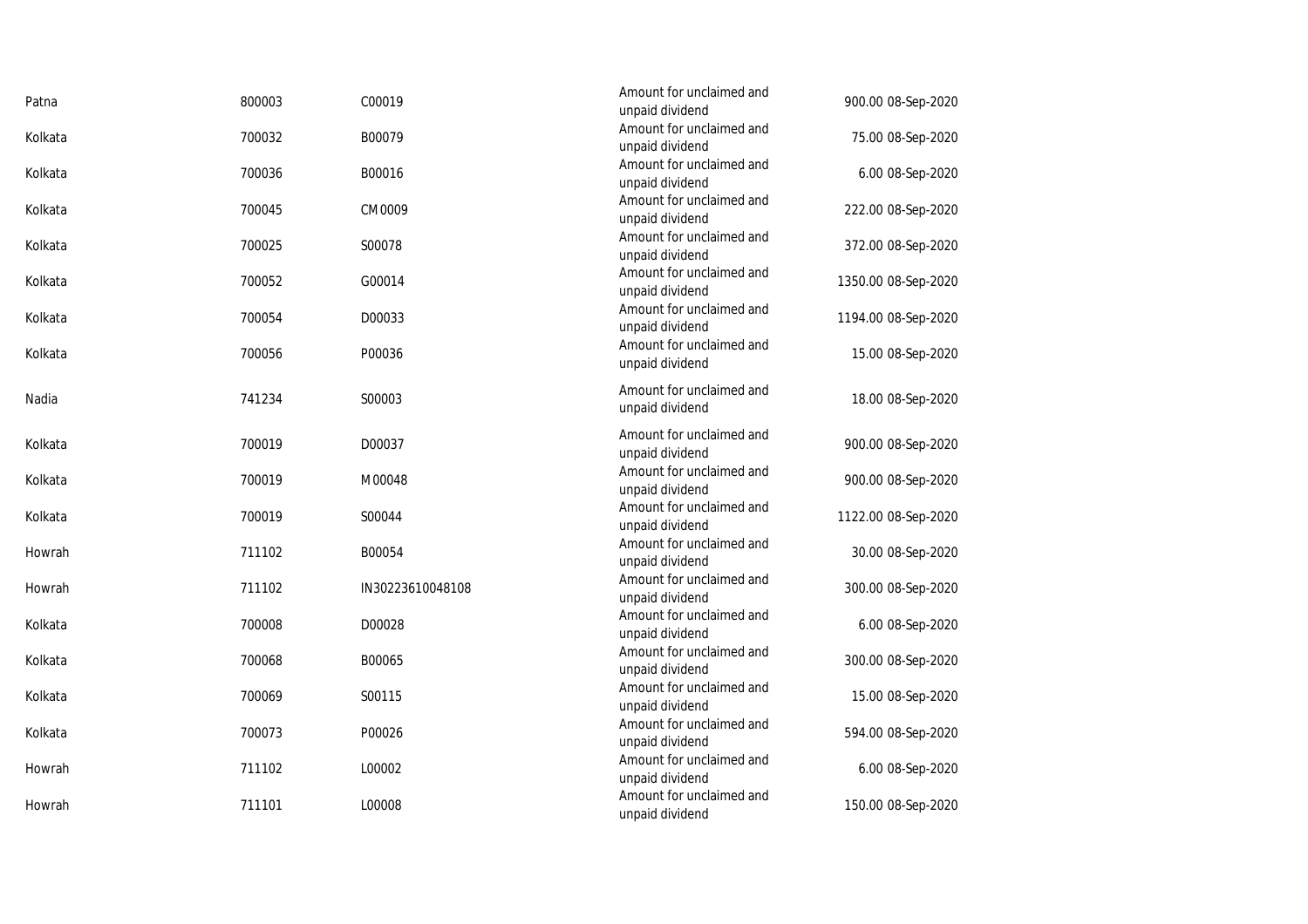| Howrah    | 711101 | G00015           | Amount for unclaimed and<br>unpaid dividend | 6.00 08-Sep-2020    |
|-----------|--------|------------------|---------------------------------------------|---------------------|
| Ahmedabad | 380002 | C00044           | Amount for unclaimed and<br>unpaid dividend | 300.00 08-Sep-2020  |
| Surat     | 394601 | G00002           | Amount for unclaimed and<br>unpaid dividend | 3000.00 08-Sep-2020 |
| Kolkata   | 700028 | B00113           | Amount for unclaimed and<br>unpaid dividend | 3.00 08-Sep-2020    |
| Kolkata   | 700057 | M00061           | Amount for unclaimed and<br>unpaid dividend | 3.00 08-Sep-2020    |
| Surat     | 395003 | S00093           | Amount for unclaimed and<br>unpaid dividend | 300.00 08-Sep-2020  |
| Kolkata   | 700059 | M00075           | Amount for unclaimed and<br>unpaid dividend | 3.00 08-Sep-2020    |
| Kolkata   | 700020 | B00048           | Amount for unclaimed and<br>unpaid dividend | 300.00 08-Sep-2020  |
| Kolkata   | 700026 | C00070           | Amount for unclaimed and<br>unpaid dividend | 450.00 08-Sep-2020  |
| Kolkata   | 700061 | B00075           | Amount for unclaimed and<br>unpaid dividend | 3.00 08-Sep-2020    |
| Surat     |        | P00030           | Amount for unclaimed and<br>unpaid dividend | 300.00 08-Sep-2020  |
| Kolkata   | 700006 | M00007           | Amount for unclaimed and<br>unpaid dividend | 6.00 08-Sep-2020    |
| Kolkata   | 700007 | R00010           | Amount for unclaimed and<br>unpaid dividend | 750.00 08-Sep-2020  |
| Surat     | 394010 | D00039           | Amount for unclaimed and<br>unpaid dividend | 600.00 08-Sep-2020  |
| Hooghly   | 712246 | K00020           | Amount for unclaimed and<br>unpaid dividend | 3.00 08-Sep-2020    |
|           | 201303 | P00043           | Amount for unclaimed and<br>unpaid dividend | 2100.00 08-Sep-2020 |
| Kolkata   | 700007 | S00034           | Amount for unclaimed and<br>unpaid dividend | 30.00 08-Sep-2020   |
| Kolkata   | 700006 | D00044           | Amount for unclaimed and<br>unpaid dividend | 300.00 08-Sep-2020  |
| Kolkata   | 700144 | IN30267933871967 | Amount for unclaimed and<br>unpaid dividend | 300.00 08-Sep-2020  |
| Kolkata   | 700061 | R00016           | Amount for unclaimed and<br>unpaid dividend | 60.00 08-Sep-2020   |
|           |        |                  |                                             |                     |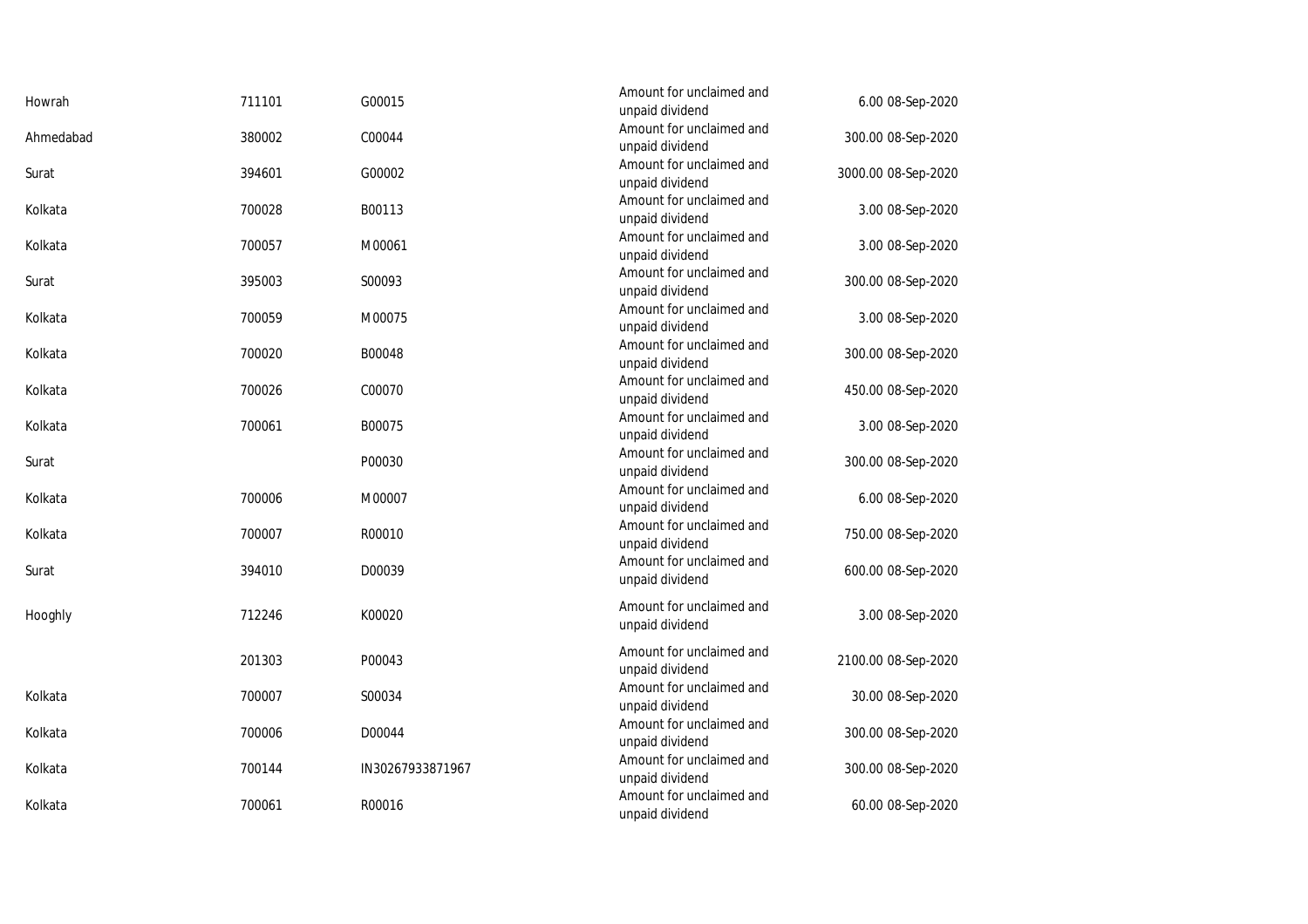| <b>HOWRAH</b>   | 711101 | IN30048413886070 | Amount for unclaimed and<br>unpaid dividend | 900.00 08-Sep-2020  |
|-----------------|--------|------------------|---------------------------------------------|---------------------|
| Mumbai City     | 400021 | C00050           | Amount for unclaimed and<br>unpaid dividend | 300.00 08-Sep-2020  |
| Bangalore Urban | 560053 | M00069           | Amount for unclaimed and<br>unpaid dividend | 300.00 08-Sep-2020  |
| Kolkata         | 700001 | 1201600000000730 | Amount for unclaimed and<br>unpaid dividend | 300.00 08-Sep-2020  |
| Kolkata         | 700001 | M00012           | Amount for unclaimed and<br>unpaid dividend | 75.00 08-Sep-2020   |
| Kolkata         | 700003 | G00044           | Amount for unclaimed and<br>unpaid dividend | 300.00 08-Sep-2020  |
| <b>SURAT</b>    | 395007 | 1201070000448614 | Amount for unclaimed and<br>unpaid dividend | 561.00 08-Sep-2020  |
| Kolkata         | 700040 | 1201910300051860 | Amount for unclaimed and<br>unpaid dividend | 3.00 08-Sep-2020    |
| <b>HOWRAH</b>   | 711112 | 1201910300053960 | Amount for unclaimed and<br>unpaid dividend | 3.00 08-Sep-2020    |
| <b>SURAT</b>    | 395005 | 1204310000009656 | Amount for unclaimed and<br>unpaid dividend | 300.00 08-Sep-2020  |
| Jaipur          | 302001 | A00001           | Amount for unclaimed and<br>unpaid dividend | 6.00 08-Sep-2020    |
| New Delhi       | 110033 | A00025           | Amount for unclaimed and<br>unpaid dividend | 1200.00 08-Sep-2020 |
| Kolkata         | 700007 | B00046           | Amount for unclaimed and<br>unpaid dividend | 6.00 08-Sep-2020    |
| Kolkata         | 700064 | B00093           | Amount for unclaimed and<br>unpaid dividend | 315.00 08-Sep-2020  |
| Kolkata         | 700064 | B00103           | Amount for unclaimed and<br>unpaid dividend | 300.00 08-Sep-2020  |
| Kolkata         | 700064 | B00104           | Amount for unclaimed and<br>unpaid dividend | 300.00 08-Sep-2020  |
| KOLKATA         | 700019 | B00107           | Amount for unclaimed and<br>unpaid dividend | 822.00 08-Sep-2020  |
| KOLKATA         | 700019 | B00108           | Amount for unclaimed and<br>unpaid dividend | 1572.00 08-Sep-2020 |
| Kolkata         | 700006 | C00007           | Amount for unclaimed and<br>unpaid dividend | 12.00 08-Sep-2020   |
|                 |        |                  |                                             |                     |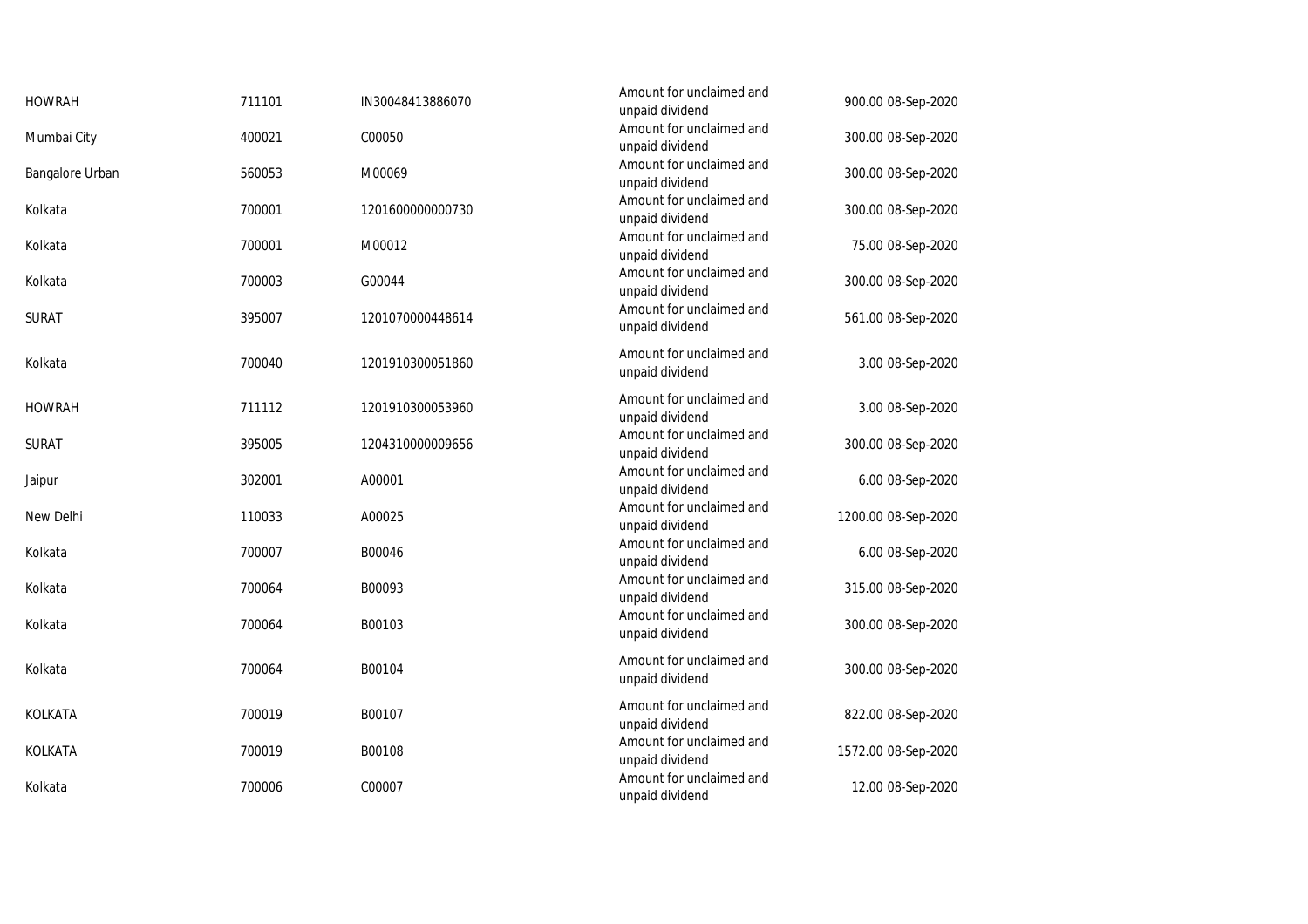| Mumbai City     | 400002 | C00011           | Amount for unclaimed and<br>unpaid dividend | 222.00 08-Sep-2020  |
|-----------------|--------|------------------|---------------------------------------------|---------------------|
| Kolkata         | 700007 | S00075           | Amount for unclaimed and<br>unpaid dividend | 6.00 08-Sep-2020    |
| Kolkata         | 700006 | C00029           | Amount for unclaimed and<br>unpaid dividend | 300.00 08-Sep-2020  |
| <b>HOWRAH</b>   | 711227 | C00059           | Amount for unclaimed and<br>unpaid dividend | 150.00 08-Sep-2020  |
| Kolkata         | 700083 | C00076           | Amount for unclaimed and<br>unpaid dividend | 6.00 08-Sep-2020    |
| Kolkata         | 700054 | D00071           | Amount for unclaimed and<br>unpaid dividend | 3.00 08-Sep-2020    |
| Kolkata         | 700054 | D00086           | Amount for unclaimed and<br>unpaid dividend | 15.00 08-Sep-2020   |
| Kolkata         | 700086 | D00090           | Amount for unclaimed and<br>unpaid dividend | 30.00 08-Sep-2020   |
| Kolkata         | 700054 | D00099           | Amount for unclaimed and<br>unpaid dividend | 24.00 08-Sep-2020   |
| Kolkata         | 700064 | IN30032710334613 | Amount for unclaimed and<br>unpaid dividend | 1350.00 08-Sep-2020 |
| New Delhi       | 110033 | IN30036020481134 | Amount for unclaimed and<br>unpaid dividend | 2400.00 08-Sep-2020 |
|                 | 769012 | IN30069310010510 | Amount for unclaimed and<br>unpaid dividend | 3.00 08-Sep-2020    |
| Navsari         | 396445 | IN30112715736643 | Amount for unclaimed and<br>unpaid dividend | 300.00 08-Sep-2020  |
| Kolkata         | 700006 | IN30125028097207 | Amount for unclaimed and<br>unpaid dividend | 300.00 08-Sep-2020  |
| Bangalore Urban | 560023 | IN30214810314999 | Amount for unclaimed and<br>unpaid dividend | 900.00 08-Sep-2020  |
| Surat           | 395009 | S00133           | Amount for unclaimed and<br>unpaid dividend | 300.00 08-Sep-2020  |
| <b>HOWRAH</b>   | 711101 | IN30223610914224 | Amount for unclaimed and<br>unpaid dividend | 228.00 08-Sep-2020  |